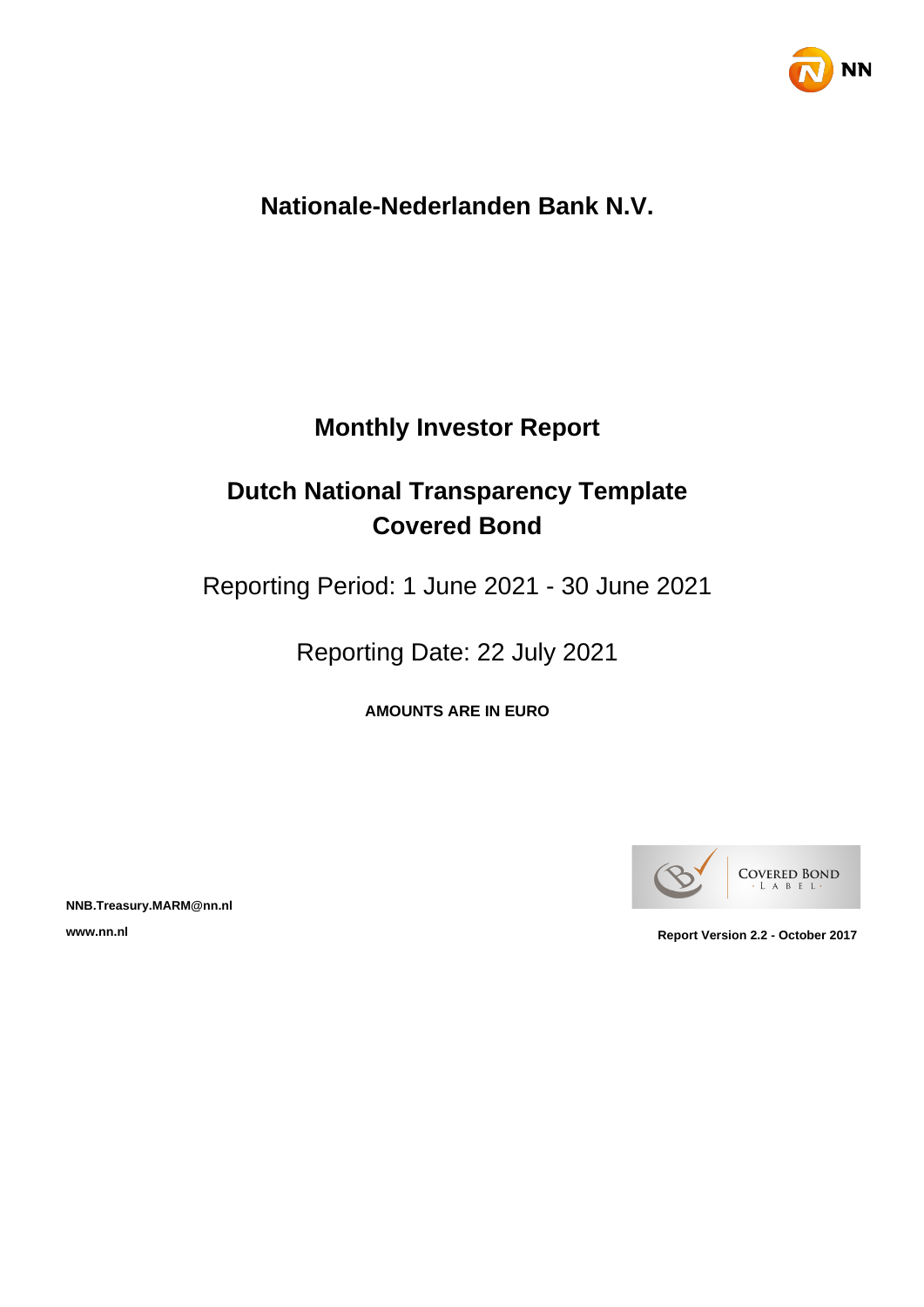### **Table of Contents**



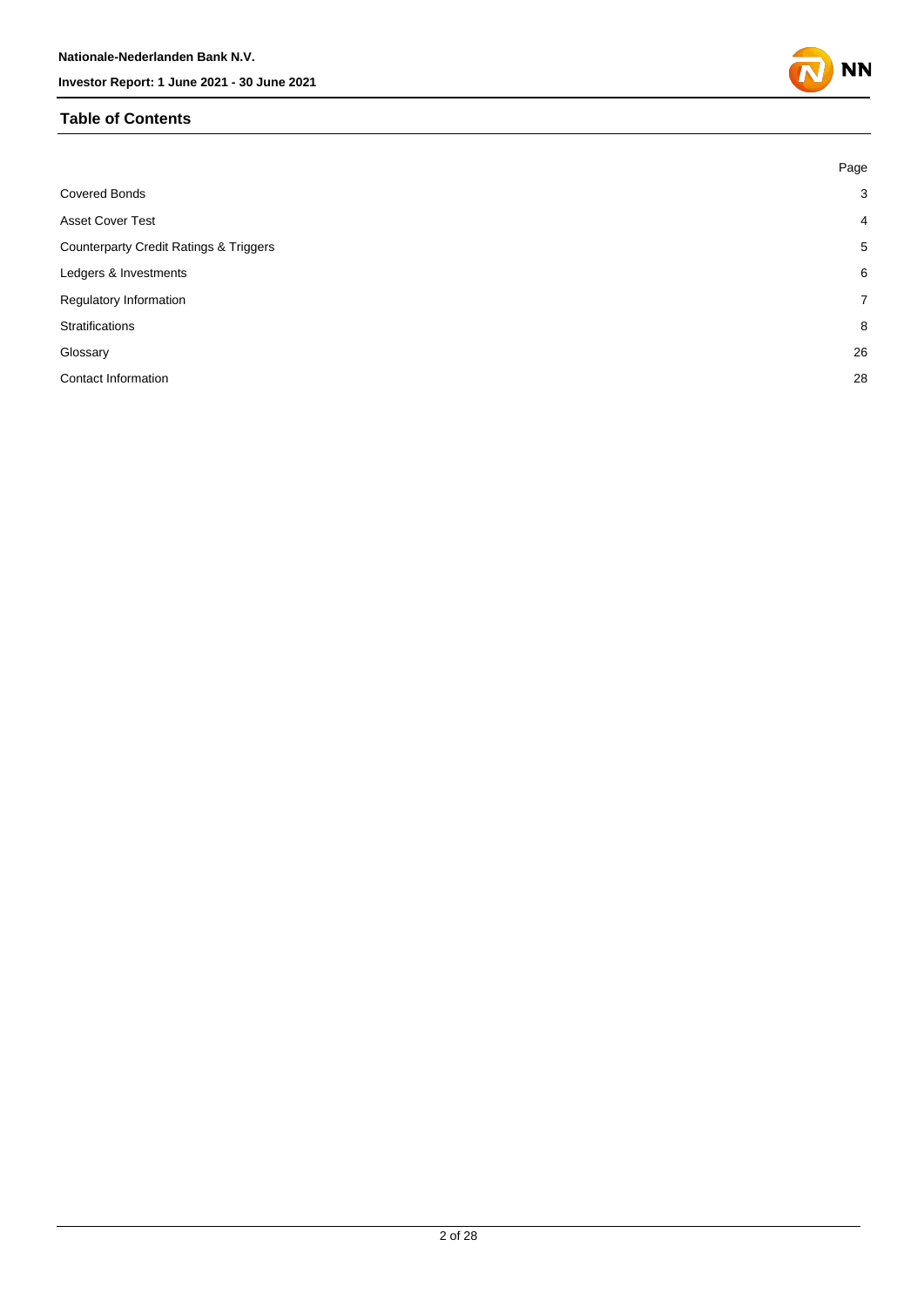

### **Covered Bonds**

| Series                | <b>ISIN</b>  | Currency   | <b>Initial Principal</b><br>Balance* | Outstanding<br>Amount* | Coupon  | Issuance<br>Date | Maturity<br>Date | <b>IRS Counterparty</b> | Redemption<br>Type | LCR HQLA<br>Category |
|-----------------------|--------------|------------|--------------------------------------|------------------------|---------|------------------|------------------|-------------------------|--------------------|----------------------|
| <b>SB CB Series 1</b> | NL0015436072 | <b>EUR</b> | 500,000,000                          | 500,000,000            | 0.0100% | 08/07/20         | 08/07/30         |                         | <b>Bullet</b>      |                      |
| <b>SB CB Series 2</b> | NL0015614611 | <b>EUR</b> | 500.000.000                          | 500,000,000            | 0.0500% | 24/09/20         | 24/09/35         |                         | <b>Bullet</b>      |                      |
| <b>SB CB Series 3</b> | NL00150002A1 | <b>EUR</b> | 250,000,000                          | 250.000.000            | 0.0500% | 12/11/20         | 12/11/40         |                         | <b>Bullet</b>      |                      |
| <b>SB CB Series 4</b> | NL00150008B6 | <b>EUR</b> | 500,000,000                          | 500,000,000            | 0.3750% | 04/03/21         | 04/03/41         |                         | <b>Bullet</b>      |                      |

\* Amounts to be reported in the relevant currency, and also the euro-equivalent amounts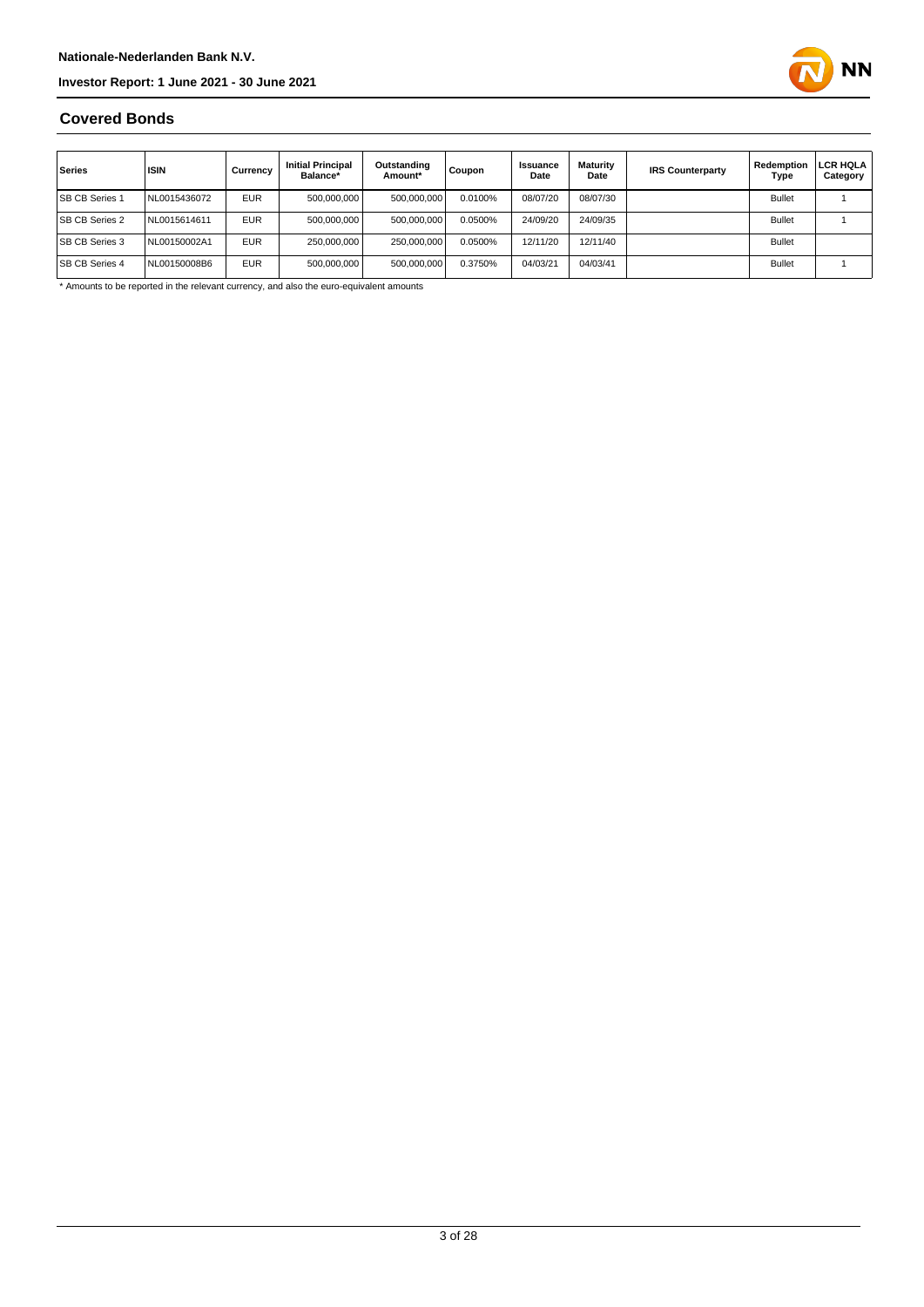### **Asset Cover Test**



| <b>Asset Cover Test</b>                     |                  |
|---------------------------------------------|------------------|
| Α                                           | 1,809,635,982.66 |
| В                                           | 0.00             |
| C                                           | 1,300,000.00     |
| Ζ                                           | 0.00             |
| $A+B+C-Z$                                   | 1,810,935,982.66 |
| Outstanding bonds                           | 1,750,000,000.00 |
| Pass/Fail                                   | Pass             |
| <b>ACT Cover Ratio</b>                      | 103.48%          |
| Parameters                                  |                  |
| Asset percentage                            | 96.50%           |
| Cap LTV Cut-Off indexed valuation % non-NHG | 80.00%           |
| Cap LTV Cut-Off indexed valuation % NHG     | 80.00%           |
| % of Index Increases                        | 90.00%           |
| % of Index Decreases                        | 100.00%          |
| Reserve Fund                                | 1,151,500.00     |
| Supplemental Liquidity Reserve Amount       | 0.00             |
| Deduction Set-Off                           | 28,656,513.89    |
| Ratings                                     |                  |
| S&P                                         | AAA              |
| Moody's                                     |                  |
| Fitch                                       |                  |
| Other                                       |                  |
| UCITS compliant                             | True             |
| CRR compliant                               | True             |
| <b>ECBC Label compliant</b>                 | True             |
| Overcollateralisation                       |                  |
| Legally required minimum OC                 | 5.00%            |
| Documented minimum OC                       | 0.00%            |
| Available Nominal OC                        | 8.53%            |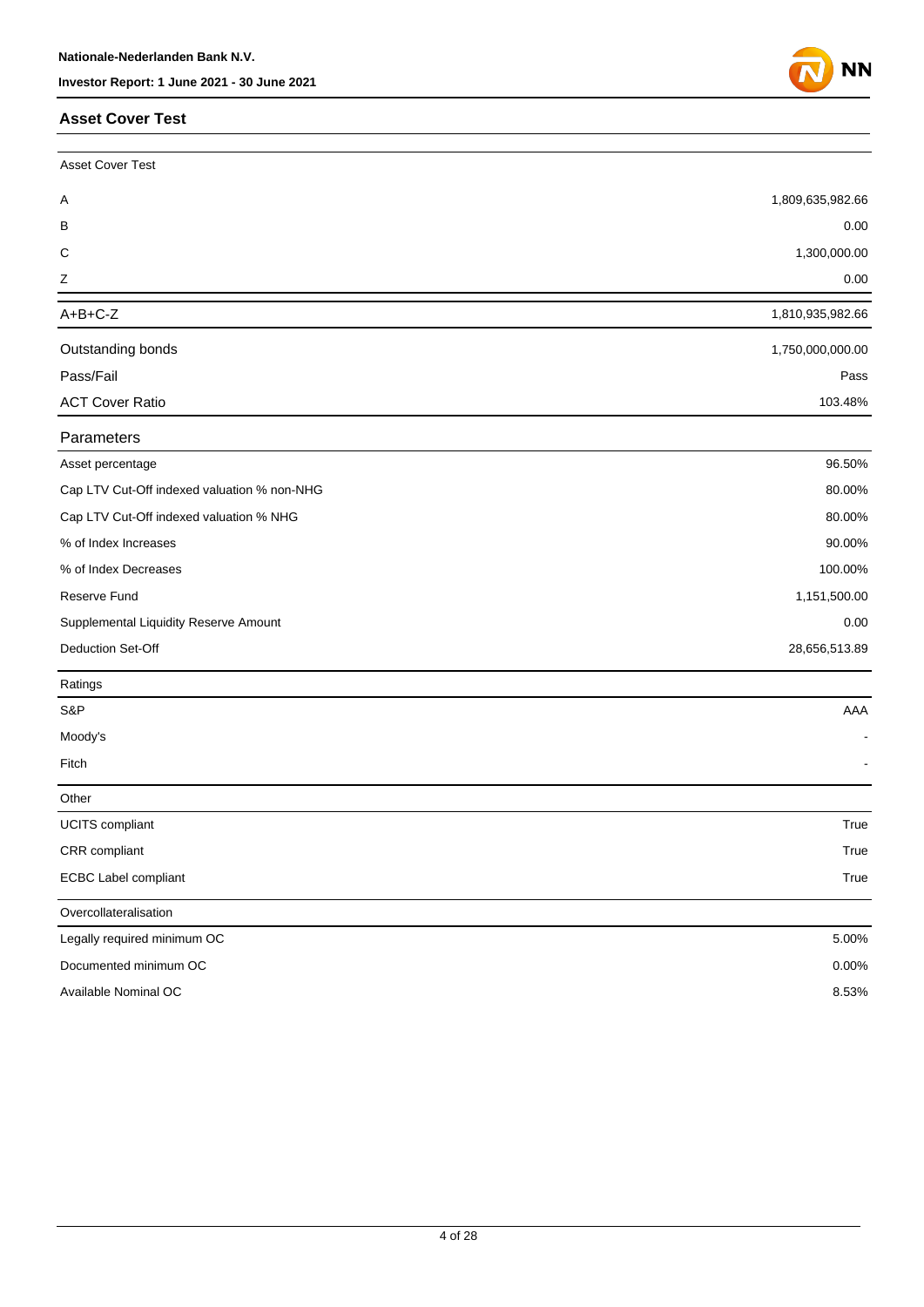

### **Counterparty Credit Ratings & Triggers**

|                                                   |                                    | S&P (ST/LT)       |                   | Moody's (ST/LT)   |                   | Fitch (ST/LT)     |                   | <b>DBRS (ST/LT)</b> |                   |                                                                                                                                                     |  |
|---------------------------------------------------|------------------------------------|-------------------|-------------------|-------------------|-------------------|-------------------|-------------------|---------------------|-------------------|-----------------------------------------------------------------------------------------------------------------------------------------------------|--|
| Role                                              | Party                              | Rating<br>trigger | Current<br>rating | Rating<br>trigger | Current<br>rating | Rating<br>trigger | Current<br>rating | Rating<br>trigger   | Current<br>rating | Consequence if breached*                                                                                                                            |  |
|                                                   |                                    |                   |                   |                   |                   |                   |                   |                     |                   |                                                                                                                                                     |  |
| <b>CBC Account Bank</b>                           | N.V. Bank Nederlandse<br>Gemeenten | /BBB              | / AAA             |                   |                   |                   |                   |                     |                   | Another party (with sufficient<br>ratings) has to fulfill the CBC<br>Account Bank role or quarantee<br>the relevant CBC Account Bank<br>obligations |  |
| Issuer                                            | Nationale-Nederlanden<br>Bank N.V. | / A               | $/A -$            |                   |                   |                   |                   |                     |                   | Reserve Account Trigger,<br>minimal required amount needs<br>to be posted on reserve fund<br>account                                                |  |
| Issuer                                            | Nationale-Nederlanden<br>Bank N.V. | $A-2$ / BBB       | $A-1/A-$          |                   |                   |                   |                   |                     |                   | Set off retail savings at issuer<br>account above deposit<br>guarantee scheme                                                                       |  |
| Seller Collection Account   ING Bank N.V.<br>Bank |                                    | / BBB             | $/A+$             |                   |                   |                   |                   |                     |                   | Open escrow account in the<br>name of CBC and credit<br>expected cashflow amount on<br>next Calculation Date                                        |  |

\* Event is triggered if credit rating is below the rating as mentioned in the table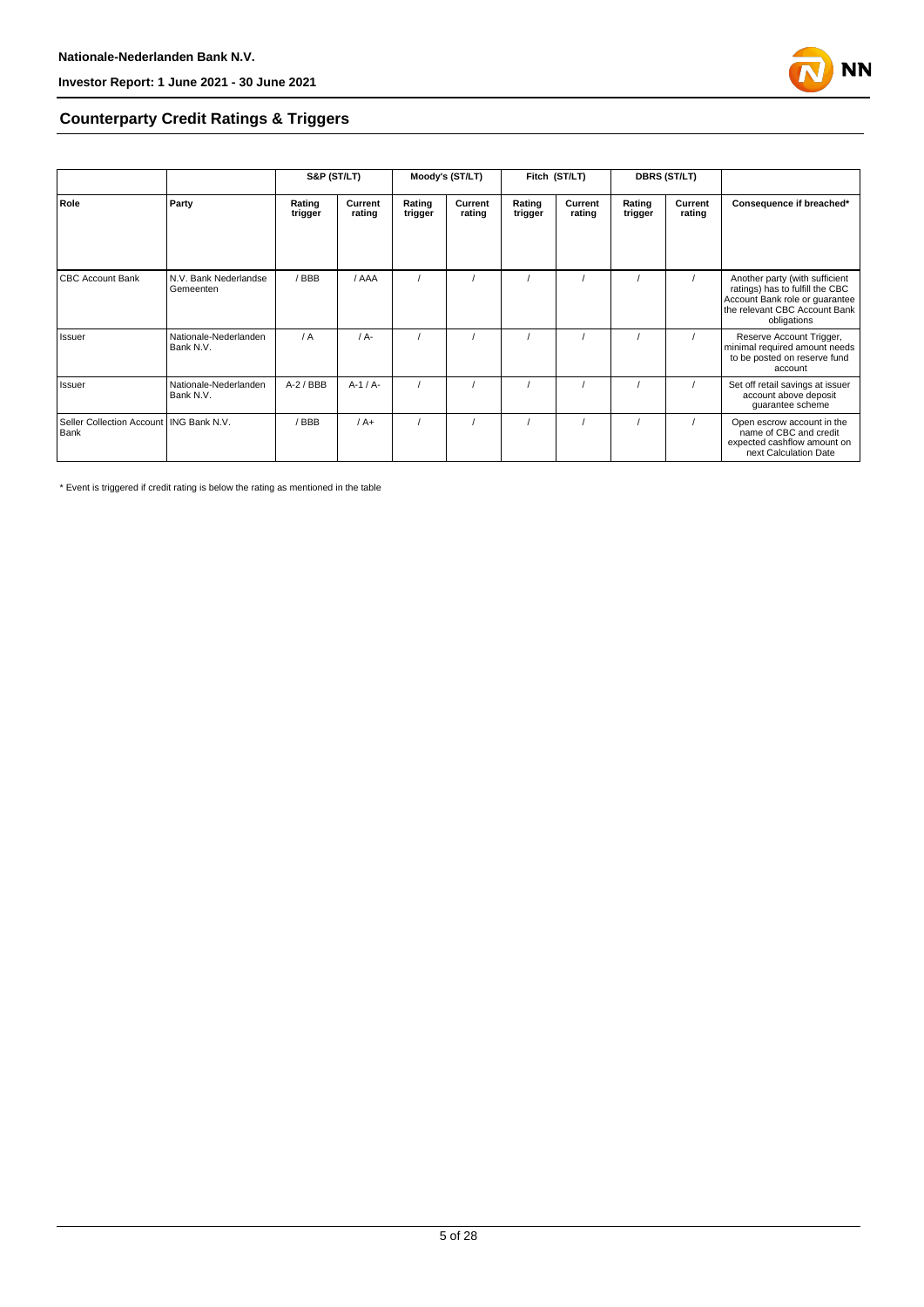### **Ledgers & Investments**



### **Ledgers**

| <b>Total</b>        | 1,300,000.00 |
|---------------------|--------------|
| Reserve Fund Ledger | 1,300,000.00 |
| Principal Ledger    | 0.00         |
| Revenue Ledger      | 0.00         |

#### **Investments**

| <b>Substitution Assets Balance</b> | 0.001 |
|------------------------------------|-------|
| Authorised Investments Balance     | 0.001 |
| <b>Total</b>                       | 0.001 |

### **Liquidity Buffer**

| Outflows                          | 0.00 |
|-----------------------------------|------|
| <b>Required Liquidity Buffer</b>  | 0.00 |
|                                   |      |
| <b>Inflows</b>                    | 0.00 |
| Cash                              |      |
| <b>Bonds</b>                      |      |
| <b>Available Liquidity Buffer</b> | 0.00 |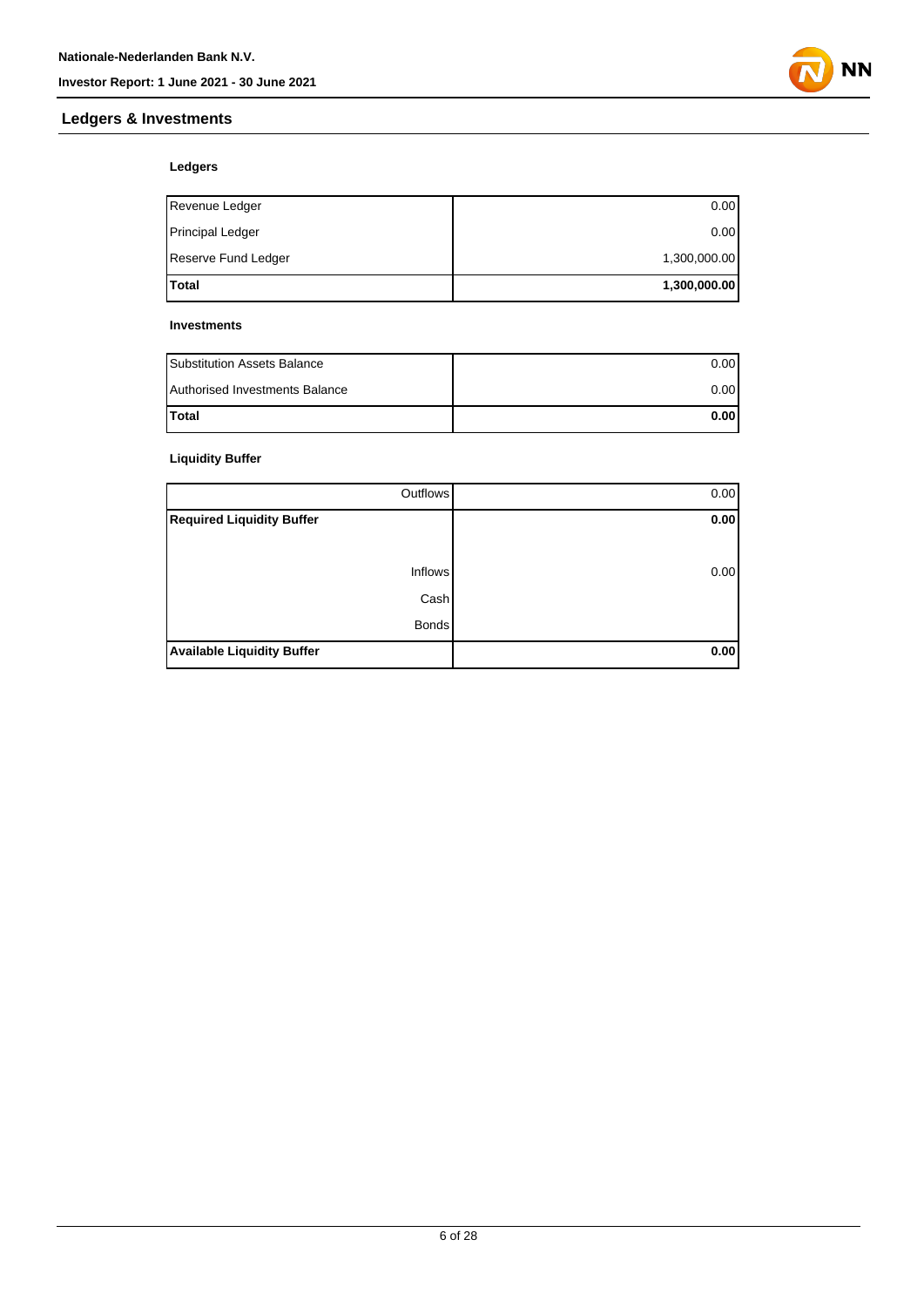#### **Regulatory Information**

#### **CRR Article 129**

**Article 129 CRR "Exposures in the form of covered bonds" (7) Exposures in the form of covered bonds are eligible for preferential treatment, provided that the institution investing in the covered bonds can demonstrate to the competent authorities that: (a)** it receives portfolio information at least on: (i) the value of the covered pool and outstanding covered bonds; value of the cover pool table Portfolio characteristics

|                                                                                                                       | value of the cover poor table I ortiono characteristics                                                           |
|-----------------------------------------------------------------------------------------------------------------------|-------------------------------------------------------------------------------------------------------------------|
| value of the outstanding covered bonds table Covered Bonds                                                            |                                                                                                                   |
| (ii) the geographical distribution and type of cover assets,<br>loan size, interest rate and currency risks;          |                                                                                                                   |
| geographical distribution of cover assets table 14 Geographical Distribution                                          |                                                                                                                   |
|                                                                                                                       | type of cover assets table Portfolio Characteristics                                                              |
|                                                                                                                       | Joan size table 3 Outstanding Loan Amount                                                                         |
|                                                                                                                       | interest rate risk and currency risk table Covered Bonds for coupon and currency information of the covered bonds |
|                                                                                                                       | table 10 Coupon for coupons of mortgages                                                                          |
|                                                                                                                       | table Counterparty Ratings & Triggers for IRS/TRS information                                                     |
|                                                                                                                       | See base prospectus for information about hedging                                                                 |
|                                                                                                                       | Only EUR denominated mortgages: see BP                                                                            |
| (iii) the maturity structure of cover assets and covered<br>bonds; and                                                |                                                                                                                   |
| maturity structure of cover assets table 6 Legal Maturity                                                             |                                                                                                                   |
| maturity structure of covered bonds                                                                                   | table Covered Bonds                                                                                               |
| (iv) the percentage of loans more than ninety days past<br>due:                                                       | table Delinguencies                                                                                               |
| (b) the issuer makes the information referred to in point (a)<br>available to the institution at least semi annually. | table Portfolio Characteristics                                                                                   |
|                                                                                                                       |                                                                                                                   |
|                                                                                                                       |                                                                                                                   |

### **Overcollateralisation**

| Legally required minimum OC | table Asset Cover Test |
|-----------------------------|------------------------|
| Documented minimum OC       | table Asset Cover Test |
| Nominal OC                  | table Asset Cover Test |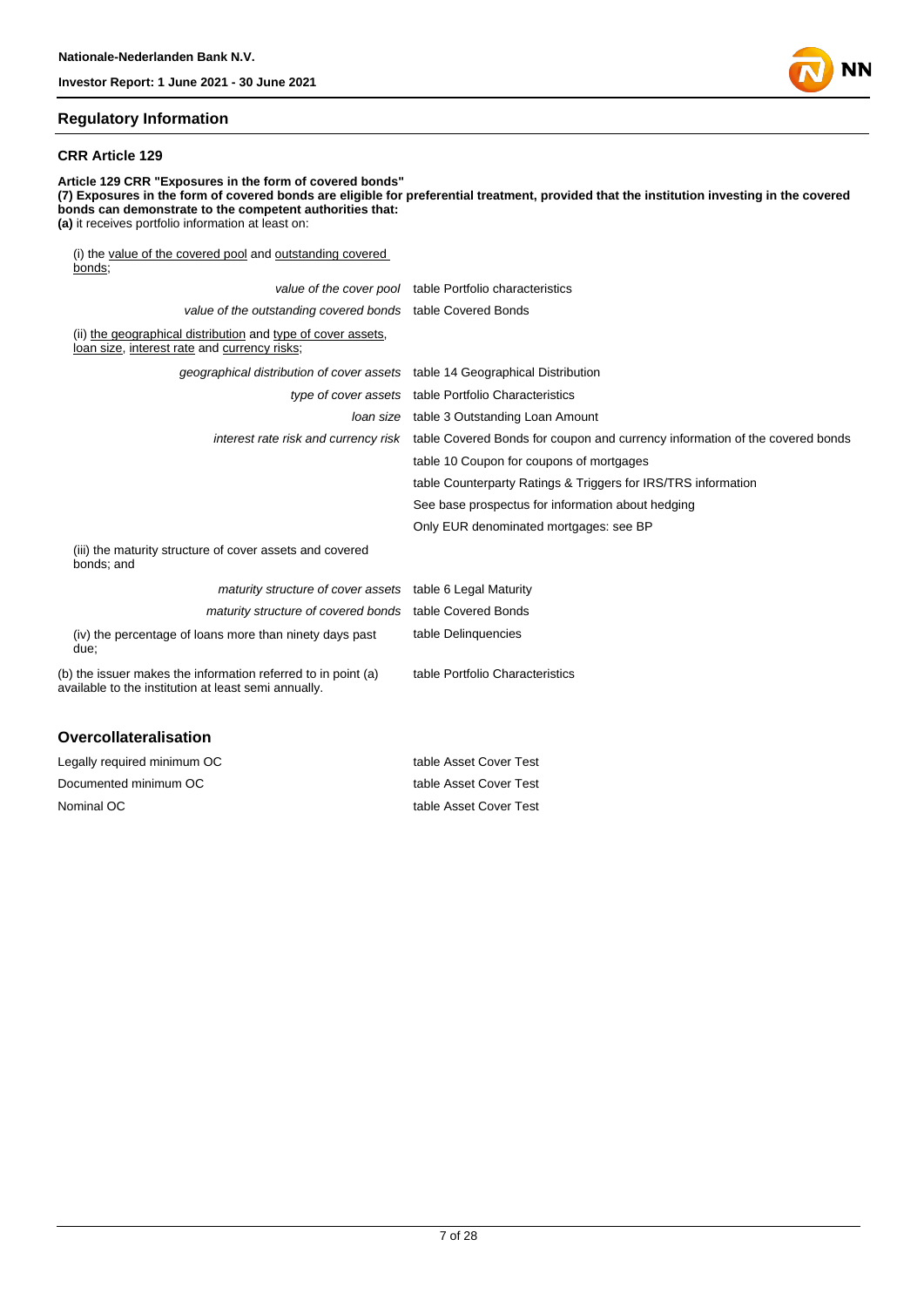### **Stratifications**

| <b>Portfolio Characteristics</b>                             |                             |
|--------------------------------------------------------------|-----------------------------|
| Principal amount                                             | 2,025,248,141.12            |
| Value of saving deposits                                     | 127,228,930.29              |
| Net principal balance                                        | 1,898,019,210.83            |
| <b>Construction Deposits</b>                                 | 2,673,370.61                |
| Net principal balance excl. Construction and Saving Deposits | 1,895,345,840.22            |
| Number of loans                                              | 8,599                       |
| Number of loanparts                                          | 19,624                      |
| Average principal balance (borrower)                         | 220,725.57                  |
| Average principal balance (loanpart)                         | 96,719.28                   |
| Weighted average current interest rate                       | 2.61%                       |
| Weighted average maturity (in years)                         | 31.50                       |
| Weighted average remaining time to interest reset (in years) | 11.67                       |
| Weighted average seasoning (in years)                        | 7.00                        |
| Weighted average CLTOMV                                      | 76.96%                      |
| Weighted average CLTIMV                                      | 59.56%                      |
| Maximum current interest rate                                | 7.30%                       |
| Minimum current interest rate                                | 0.74%                       |
|                                                              |                             |
| Type of cover assets:                                        | Dutch Residential Mortgages |
| Currency Portfolio:                                          | <b>EUR</b>                  |
| Frequency of publication National Transparancy Template:     | Monthly                     |

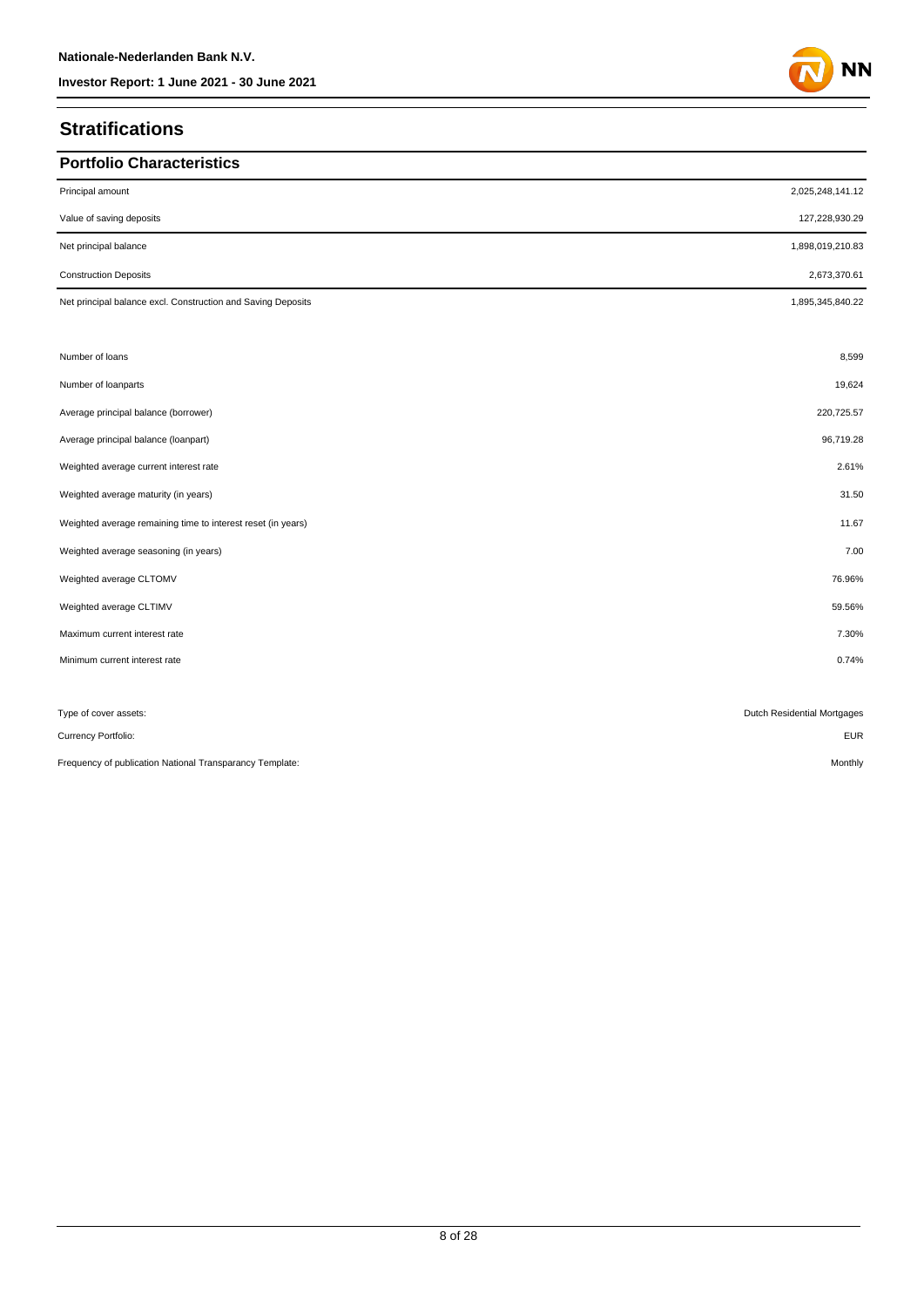## **1. Delinquencies**

| From $(>)$ | Until $($ <= $)$ | <b>Arrears Amount</b> | Aggregate<br><b>Outstanding Not.</b><br>Amount | % of Total | Nr of Mortgage<br>Loans | % of Total | Weighted<br>Average<br>Coupon | Weighted<br>Average<br><b>Maturity</b> | Weighted<br>Average<br><b>CLTIMV</b> |
|------------|------------------|-----------------------|------------------------------------------------|------------|-------------------------|------------|-------------------------------|----------------------------------------|--------------------------------------|
|            | Performing       | 0.00                  | 1,893,438,723.49                               | 99.76%     | 8,576                   | 99.73%     | 2.61%                         | 31.41                                  | 59.44%                               |
| $\leq$     | 30 days          | 4,289.44              | 2,776,356.46                                   | 0.15%      | 14                      | 0.16%      | 2.12%                         | 34.96                                  | 64.49%                               |
| 30 days    | 60 days          | 5,315.72              | 1,032,759.70                                   | 0.05%      | 6                       | 0.07%      | 2.57%                         | 40.69                                  | 56.58%                               |
| 60 days    | 90 days          | 4,668.28              | 771,371.18                                     | 0.04%      | 3                       | 0.03%      | 1.96%                         | 30.83                                  | 64.57%                               |
| 90 days    | 120 days         | 0.00                  | 0.00                                           | 0.00%      | 0                       | 0.00%      | 0.00%                         | 0.00                                   | 0.00%                                |
| 120 days   | 150 days         | 0.00                  | 0.00                                           | 0.00%      | $\mathbf 0$             | 0.00%      | 0.00%                         | 0.00                                   | 0.00%                                |
| 150 days   | 180 days         | 0.00                  | 0.00                                           | 0.00%      | 0                       | 0.00%      | 0.00%                         | 0.00                                   | 0.00%                                |
| 180 days   | $\geq$           | 0.00                  | 0.00                                           | 0.00%      | $\mathbf 0$             | 0.00%      | 0.00%                         | 0.00                                   | 0.00%                                |
|            | <b>Total</b>     | 14.273.44             | 1,898,019,210.83                               | 100.00%    | 8.599                   | 100.00%    | 2.61%                         | 31.50                                  | 59.56%                               |

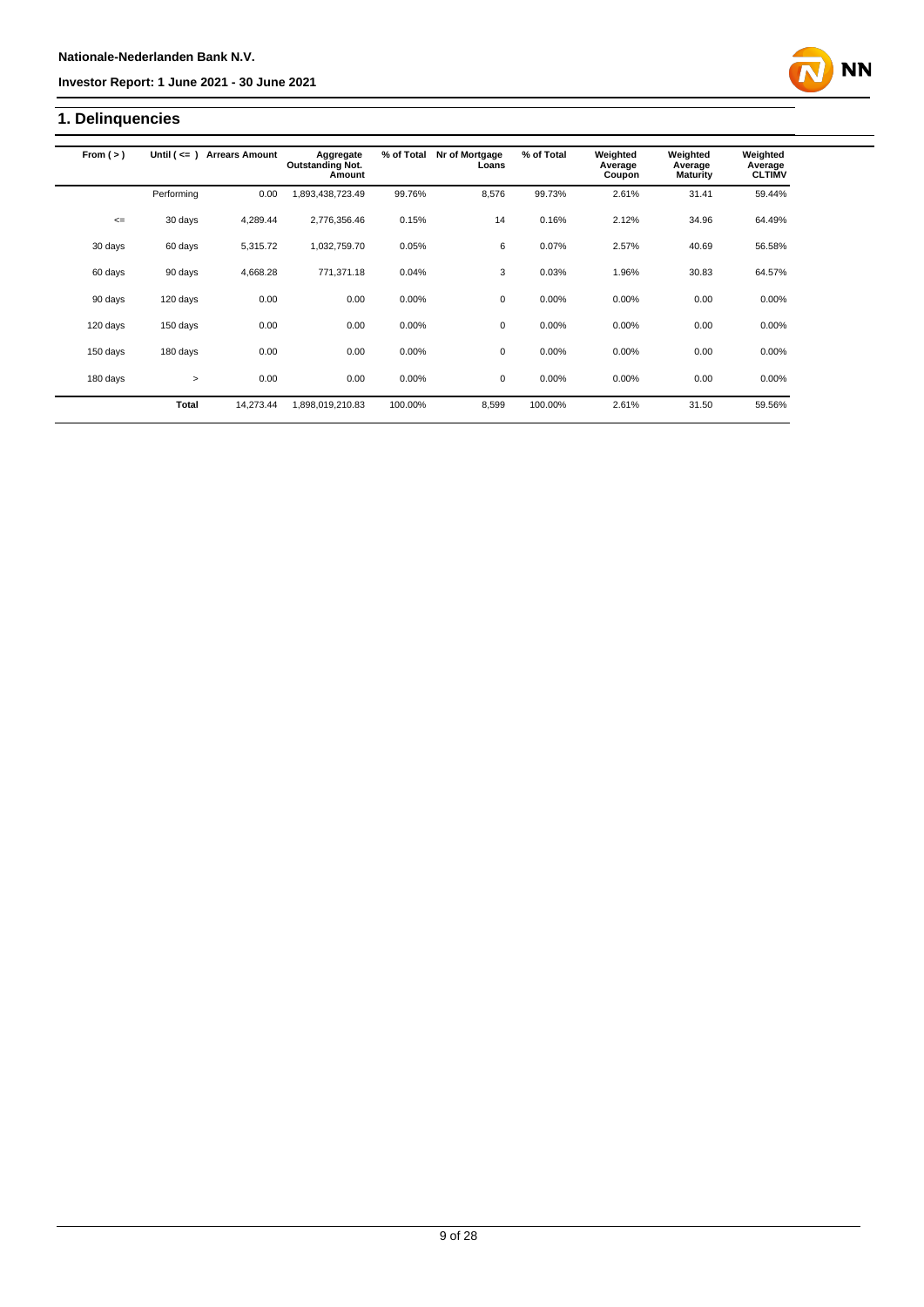

## **2. Redemption Type**

| Description         |              | Aggregate Outstanding<br>Amount | % of Total | Nr of<br>Loanparts | % of Total | Weighted<br>Average<br>Coupon | Weighted<br>Average<br>Maturity | Weighted<br>average<br><b>CLtIMV</b> |
|---------------------|--------------|---------------------------------|------------|--------------------|------------|-------------------------------|---------------------------------|--------------------------------------|
| Annuity             |              | 700.947.456.38                  | 36.93%     | 7,113              | 36.25%     | 2.44%                         | 25.65                           | 66.02%                               |
| <b>Bank Savings</b> |              | 317.540.444.74                  | 16.73%     | 3,184              | 16.23%     | 3.03%                         | 16.31                           | 56.30%                               |
| Investment          |              | 56.067.862.04                   | 2.95%      | 312                | 1.59%      | 2.56%                         | 15.19                           | 60.29%                               |
| Interest Only       |              | 713.146.523.98                  | 37.57%     | 7,603              | 38.74%     | 2.60%                         | 47.65                           | 55.56%                               |
| Linear              |              | 37.956.908.64                   | 2.00%      | 439                | 2.24%      | 2.31%                         | 24.79                           | 59.58%                               |
| Life                |              | 58.397.184.47                   | 3.08%      | 677                | 3.45%      | 2.62%                         | 9.25                            | 51.14%                               |
| Savings             |              | 13,962,830.58                   | 0.74%      | 296                | 1.51%      | 2.99%                         | 12.03                           | 46.40%                               |
|                     | <b>Total</b> | 1.898.019.210.83                | 100.00%    | 19,624             | 100.00%    | 2.61%                         | 31.42                           | 59.56%                               |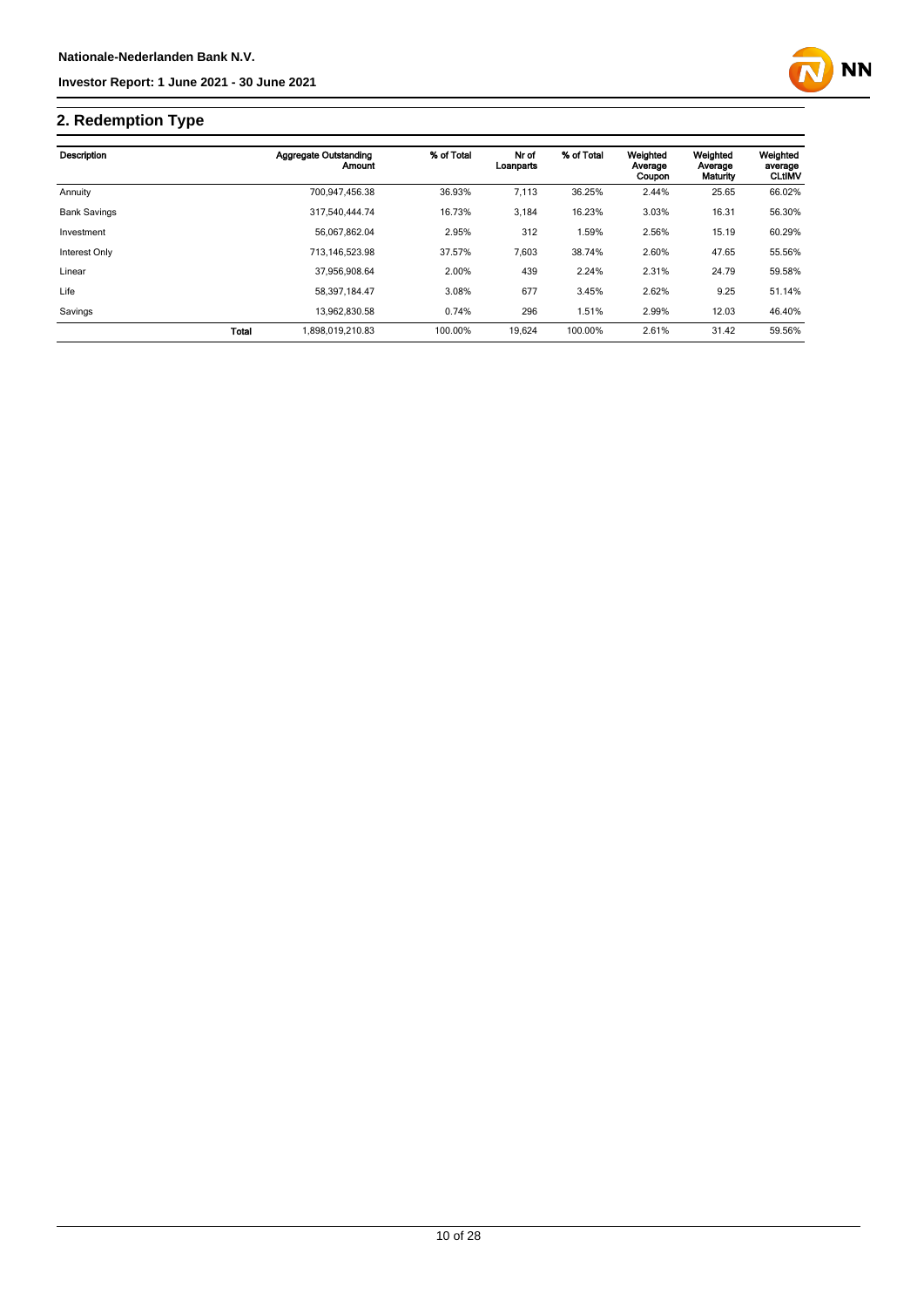## **3. Outstanding Loan Amount**

| From $(>)$ - Until $(<=)$ |              | <b>Aggregate Outstanding</b><br><b>Amount</b> | % of Total | Nr of Loans    | % of Total | Weighted<br>Average<br>Coupon | Weighted<br>Average<br>Maturity | Weighted<br>average<br><b>CLtIMV</b> |
|---------------------------|--------------|-----------------------------------------------|------------|----------------|------------|-------------------------------|---------------------------------|--------------------------------------|
| $= 25.000$                |              | 50,120.83                                     | 0.00%      | $\overline{4}$ | 0.05%      | 4.31%                         | 31.25                           | 11.95%                               |
| 25,000 - 50,000           |              | 1,857,506.63                                  | 0.10%      | 42             | 0.49%      | 2.54%                         | 34.70                           | 14.35%                               |
| 50,000 - 75,000           |              | 29,670,611.50                                 | 1.56%      | 468            | 5.44%      | 2.59%                         | 44.95                           | 23.89%                               |
| 75,000 - 100,000          |              | 51,837,491.71                                 | 2.73%      | 585            | 6.80%      | 2.67%                         | 39.03                           | 34.87%                               |
| 100,000 - 150,000         |              | 209,762,616.38                                | 11.05%     | 1,657          | 19.27%     | 2.63%                         | 34.64                           | 48.50%                               |
| 150,000 - 200,000         |              | 310,004,590.36                                | 16.33%     | 1,771          | 20.60%     | 2.58%                         | 32.80                           | 56.99%                               |
| 200,000 - 250,000         |              | 323,512,876.54                                | 17.04%     | 1,443          | 16.78%     | 2.57%                         | 30.40                           | 62.06%                               |
| 250,000 - 300,000         |              | 264,952,754.94                                | 13.96%     | 971            | 11.29%     | 2.60%                         | 30.73                           | 62.95%                               |
| 300,000 - 350,000         |              | 199,302,689.30                                | 10.50%     | 615            | 7.15%      | 2.66%                         | 29.66                           | 64.88%                               |
| 350,000 - 400,000         |              | 134,933,377.47                                | 7.11%      | 362            | 4.21%      | 2.68%                         | 28.65                           | 65.16%                               |
| 400,000 - 450,000         |              | 93, 192, 446.49                               | 4.91%      | 220            | 2.56%      | 2.63%                         | 30.34                           | 64.83%                               |
| 450,000 - 500,000         |              | 63,307,469.23                                 | 3.34%      | 134            | 1.56%      | 2.66%                         | 28.19                           | 65.83%                               |
| 500,000 - 550,000         |              | 46, 174, 639. 45                              | 2.43%      | 88             | 1.02%      | 2.56%                         | 29.62                           | 63.80%                               |
| 550,000 - 600,000         |              | 34,863,719.41                                 | 1.84%      | 61             | 0.71%      | 2.61%                         | 31.11                           | 66.43%                               |
| 600,000 - 650,000         |              | 21,217,236.86                                 | 1.12%      | 34             | 0.40%      | 2.51%                         | 32.24                           | 61.99%                               |
| 650,000 - 700,000         |              | 22,250,736.14                                 | 1.17%      | 33             | 0.38%      | 2.42%                         | 28.08                           | 66.22%                               |
| 700,000 - 750,000         |              | 20,330,751.25                                 | 1.07%      | 28             | 0.33%      | 2.47%                         | 28.69                           | 62.28%                               |
| 750,000 - 800,000         |              | 16,359,605.00                                 | 0.86%      | 21             | 0.24%      | 2.67%                         | 27.39                           | 65.42%                               |
| 800,000 - 850,000         |              | 17,277,373.49                                 | 0.91%      | 21             | 0.24%      | 2.55%                         | 31.10                           | 64.47%                               |
| 850,000 - 900,000         |              | 13,923,341.50                                 | 0.73%      | 16             | 0.19%      | 2.64%                         | 31.54                           | 68.48%                               |
| 900,000 - 950,000         |              | 17,478,745.43                                 | 0.92%      | 19             | 0.22%      | 2.58%                         | 29.07                           | 64.09%                               |
| 950,000 - 1,000,000       |              | 5,758,510.92                                  | 0.30%      | 6              | 0.07%      | 2.74%                         | 24.46                           | 69.89%                               |
| >1.000.000                |              |                                               |            |                |            |                               |                                 |                                      |
| Unknown                   |              |                                               |            |                |            |                               |                                 |                                      |
|                           | <b>Total</b> | 1,898,019,210.83                              | 100.00%    | 8,599          | 100.00%    | 2.61%                         | 31.42                           | 59.56%                               |
| Average                   | 298,164      |                                               |            |                |            |                               |                                 |                                      |

**NN** 

| Average | 298,164 |
|---------|---------|
| Minimum | 7,500   |
| Maximum | 981,948 |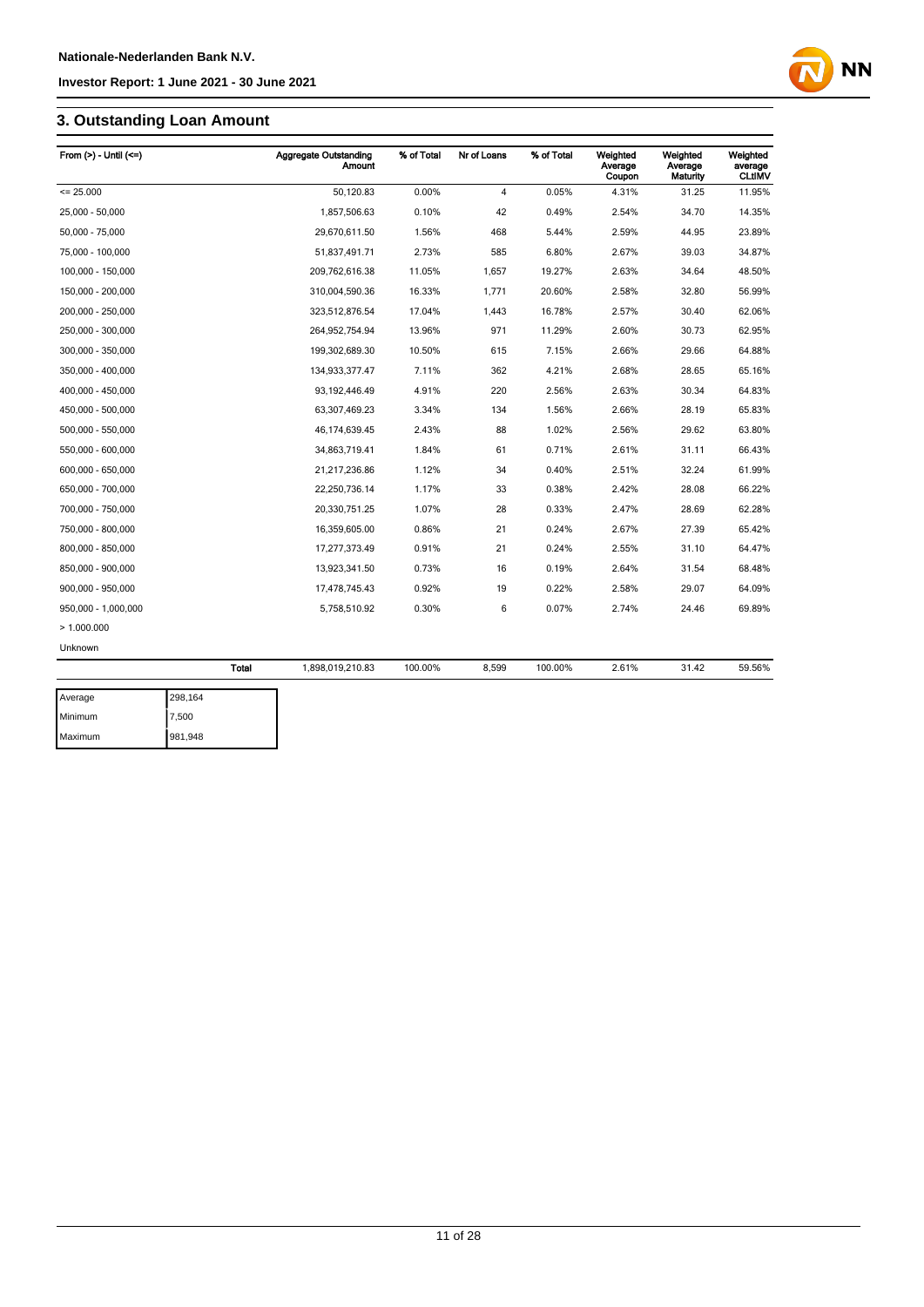### **4. Origination Year**

| From $(>=) -$ Until $($ |              | <b>Aggregate Outstanding</b><br><b>Amount</b> | % of Total | Nr of<br>Loanparts | % of Total | Weighted<br>Average<br>Coupon | Weighted<br>Average<br>Maturity | Weighted<br>average<br><b>CLtIMV</b> |
|-------------------------|--------------|-----------------------------------------------|------------|--------------------|------------|-------------------------------|---------------------------------|--------------------------------------|
| < 1995                  |              | 3,752,755.85                                  | 0.20%      | 72                 | 0.37%      | 2.72%                         | 54.41                           | 25.80%                               |
| 1995 - 1996             |              | 1,559,077.35                                  | 0.08%      | 35                 | 0.18%      | 2.46%                         | 57.80                           | 26.11%                               |
| 1996 - 1997             |              | 3,925,666.01                                  | 0.21%      | 89                 | 0.45%      | 2.57%                         | 41.69                           | 27.00%                               |
| 1997 - 1998             |              | 6,040,898.27                                  | 0.32%      | 127                | 0.65%      | 2.76%                         | 41.11                           | 32.90%                               |
| 1998 - 1999             |              | 10,837,481.82                                 | 0.57%      | 176                | 0.90%      | 2.68%                         | 34.99                           | 38.34%                               |
| 1999 - 2000             |              | 18,063,638.18                                 | 0.95%      | 305                | 1.55%      | 2.49%                         | 44.27                           | 38.01%                               |
| 2000 - 2001             |              | 8,604,256.06                                  | 0.45%      | 136                | 0.69%      | 2.33%                         | 44.19                           | 37.94%                               |
| 2001 - 2002             |              | 11,805,265.24                                 | 0.62%      | 161                | 0.82%      | 2.73%                         | 49.93                           | 39.52%                               |
| 2002 - 2003             |              | 11,300,944.02                                 | 0.60%      | 148                | 0.75%      | 2.76%                         | 52.13                           | 44.10%                               |
| 2003 - 2004             |              | 17,389,194.66                                 | 0.92%      | 202                | 1.03%      | 2.62%                         | 51.01                           | 46.36%                               |
| 2004 - 2005             |              | 27,841,739.51                                 | 1.47%      | 338                | 1.72%      | 2.67%                         | 50.76                           | 47.95%                               |
| 2005 - 2006             |              | 46,046,037.54                                 | 2.43%      | 488                | 2.49%      | 2.53%                         | 43.08                           | 50.99%                               |
| 2006 - 2007             |              | 44,562,005.11                                 | 2.35%      | 456                | 2.32%      | 2.76%                         | 36.92                           | 56.62%                               |
| 2007 - 2008             |              | 21,787,704.22                                 | 1.15%      | 291                | 1.48%      | 2.92%                         | 51.29                           | 54.40%                               |
| 2008 - 2009             |              | 55,952,872.14                                 | 2.95%      | 494                | 2.52%      | 2.58%                         | 48.68                           | 58.03%                               |
| 2009 - 2010             |              | 94,474,154.96                                 | 4.98%      | 729                | 3.71%      | 2.69%                         | 32.60                           | 60.70%                               |
| 2010 - 2011             |              | 70,687,803.21                                 | 3.72%      | 617                | 3.14%      | 2.07%                         | 43.67                           | 54.58%                               |
| 2011 - 2012             |              | 113,821,941.27                                | 6.00%      | 1,136              | 5.79%      | 2.55%                         | 50.06                           | 52.73%                               |
| 2012 - 2013             |              | 112,365,878.65                                | 5.92%      | 1,268              | 6.46%      | 3.23%                         | 39.42                           | 51.11%                               |
| 2013 - 2014             |              | 127,919,848.68                                | 6.74%      | 1,507              | 7.68%      | 3.38%                         | 20.15                           | 49.26%                               |
| 2014 - 2015             |              | 65,438,713.02                                 | 3.45%      | 653                | 3.33%      | 3.28%                         | 21.57                           | 50.78%                               |
| 2015 - 2016             |              | 44,790,268.52                                 | 2.36%      | 499                | 2.54%      | 2.95%                         | 21.84                           | 53.10%                               |
| 2016 - 2017             |              | 145,656,345.72                                | 7.67%      | 1,429              | 7.28%      | 2.73%                         | 23.70                           | 57.20%                               |
| 2017 - 2018             |              | 109,928,096.90                                | 5.79%      | 1,055              | 5.38%      | 2.63%                         | 23.31                           | 60.27%                               |
| 2018 - 2019             |              | 228,279,925.71                                | 12.03%     | 2,019              | 10.29%     | 2.55%                         | 25.81                           | 68.13%                               |
| 2019 - 2020             |              | 438,092,866.48                                | 23.08%     | 4,316              | 21.99%     | 2.23%                         | 26.79                           | 70.78%                               |
| $2020 =$                |              | 57,093,831.73                                 | 3.01%      | 878                | 4.47%      | 1.90%                         | 26.66                           | 68.54%                               |
| Unknown                 |              |                                               |            |                    |            |                               |                                 |                                      |
|                         | <b>Total</b> | 1,898,019,210.83                              | 100.00%    | 19,624             | 100.00%    | 2.61%                         | 31.42                           | 59.56%                               |

**NN** 

| Weighted Average | 2014 |
|------------------|------|
| Minimum          | 1992 |
| Maximum          | 2021 |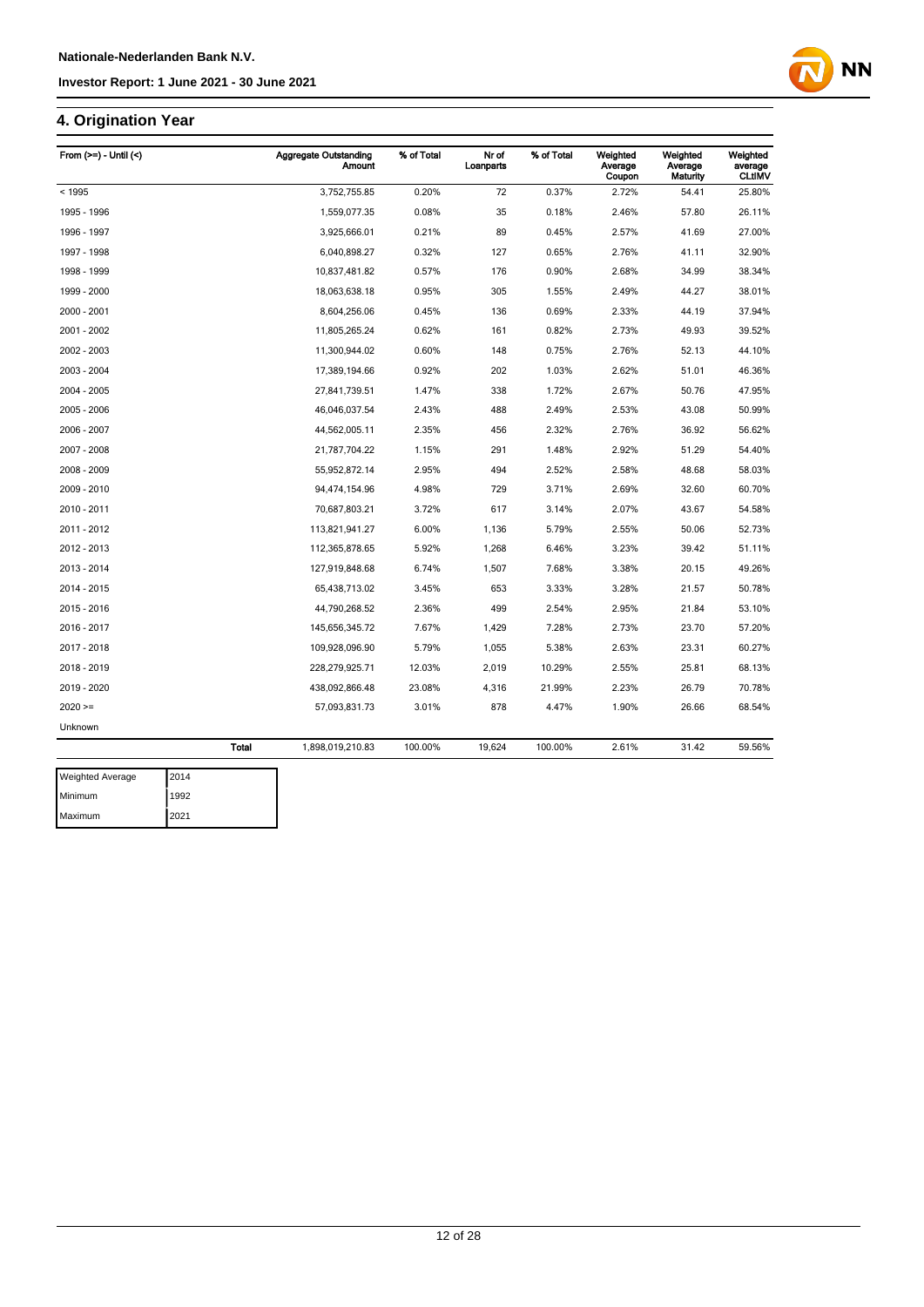

### **5. Seasoning**

Maximum 29 Years

| From $(>=)$ - Until $($ |         | <b>Aggregate Outstanding</b><br><b>Amount</b> | % of Total | Nr of<br>Loanparts | % of Total | Weighted<br>Average<br>Coupon | Weighted<br>Average<br>Maturity | Weighted<br>average<br><b>CLtIMV</b> |
|-------------------------|---------|-----------------------------------------------|------------|--------------------|------------|-------------------------------|---------------------------------|--------------------------------------|
| 1 Year                  |         | 20,763,530.53                                 | 1.09%      | 382                | 1.95%      | 1.99%                         | 26.88                           | 68.48%                               |
| 1 Year - 2 Years        |         | 302,190,879.17                                | 15.92%     | 3,154              | 16.07%     | 2.01%                         | 26.95                           | 71.10%                               |
| 2 Years - 3 Years       |         | 286,023,565.41                                | 15.07%     | 2,657              | 13.54%     | 2.53%                         | 26.32                           | 69.31%                               |
| 3 Years - 4 Years       |         | 144,805,872.81                                | 7.63%      | 1,310              | 6.68%      | 2.58%                         | 25.19                           | 66.49%                               |
| 4 Years - 5 Years       |         | 172,918,559.41                                | 9.11%      | 1,656              | 8.44%      | 2.65%                         | 23.51                           | 58.94%                               |
| 5 Years - 6 Years       |         | 75,374,190.37                                 | 3.97%      | 798                | 4.07%      | 2.87%                         | 22.80                           | 54.09%                               |
| 6 Years - 7 Years       |         | 48,318,149.23                                 | 2.55%      | 510                | 2.60%      | 3.12%                         | 21.87                           | 53.08%                               |
| 7 Years - 8 Years       |         | 102,457,781.20                                | 5.40%      | 1,080              | 5.50%      | 3.29%                         | 21.18                           | 49.49%                               |
| 8 Years - 9 Years       |         | 122,428,288.51                                | 6.45%      | 1,471              | 7.50%      | 3.51%                         | 24.26                           | 50.19%                               |
| 9 Years - 10 Years      |         | 103,476,812.32                                | 5.45%      | 1,126              | 5.74%      | 2.76%                         | 48.89                           | 52.03%                               |
| 10 Years - 11 Years     |         | 101,962,980.03                                | 5.37%      | 941                | 4.80%      | 2.34%                         | 50.15                           | 52.76%                               |
| 11 Years - 12 Years     |         | 58,762,023.71                                 | 3.10%      | 499                | 2.54%      | 2.18%                         | 37.53                           | 56.99%                               |
| 12 Years - 13 Years     |         | 101,865,312.83                                | 5.37%      | 802                | 4.09%      | 2.74%                         | 37.85                           | 60.28%                               |
| 13 Years - 14 Years     |         | 31, 162, 151.51                               | 1.64%      | 329                | 1.68%      | 2.61%                         | 48.37                           | 58.11%                               |
| 14 Years - 15 Years     |         | 28,474,871.72                                 | 1.50%      | 341                | 1.74%      | 2.90%                         | 43.59                           | 55.44%                               |
| 15 Years - 16 Years     |         | 52,874,113.11                                 | 2.79%      | 501                | 2.55%      | 2.64%                         | 36.77                           | 54.87%                               |
| 16 Years - 17 Years     |         | 34,844,060.58                                 | 1.84%      | 427                | 2.18%      | 2.62%                         | 48.42                           | 48.60%                               |
| 17 Years - 18 Years     |         | 26,870,641.85                                 | 1.42%      | 301                | 1.53%      | 2.55%                         | 52.85                           | 47.39%                               |
| 18 Years - 19 Years     |         | 11,835,687.46                                 | 0.62%      | 159                | 0.81%      | 2.69%                         | 48.05                           | 45.77%                               |
| 19 Years - 20 Years     |         | 10,804,329.40                                 | 0.57%      | 143                | 0.73%      | 2.85%                         | 50.67                           | 41.34%                               |
| 20 Years - 21 Years     |         | 10,779,241.31                                 | 0.57%      | 162                | 0.83%      | 2.55%                         | 49.23                           | 37.05%                               |
| 21 Years - 22 Years     |         | 11,967,284.92                                 | 0.63%      | 204                | 1.04%      | 2.48%                         | 45.29                           | 39.54%                               |
| 22 Years - 23 Years     |         | 16,894,059.67                                 | 0.89%      | 263                | 1.34%      | 2.49%                         | 40.13                           | 38.33%                               |
| 23 Years - 24 Years     |         | 7,329,601.05                                  | 0.39%      | 139                | 0.71%      | 2.77%                         | 37.33                           | 36.62%                               |
| 24 Years - 25 Years     |         | 5,605,066.43                                  | 0.30%      | 108                | 0.55%      | 2.72%                         | 38.96                           | 30.79%                               |
| 25 Years - 26 Years     |         | 2,633,687.20                                  | 0.14%      | 69                 | 0.35%      | 2.52%                         | 51.77                           | 25.64%                               |
| 26 Years - 27 Years     |         | 1,866,958.71                                  | 0.10%      | 34                 | 0.17%      | 2.26%                         | 63.53                           | 20.41%                               |
| 27 Years - 28 Years     |         | 1,436,965.42                                  | 0.08%      | 35                 | 0.18%      | 3.02%                         | 52.30                           | 25.74%                               |
| 28 Years - 29 Years     |         | 791,481.92                                    | 0.04%      | 16                 | 0.08%      | 3.14%                         | 34.89                           | 28.02%                               |
| 29 Years - 30 Years     |         | 501,063.04                                    | 0.03%      | $\overline{7}$     | 0.04%      | 2.13%                         | 67.03                           | 40.29%                               |
| $30$ Years $>=$         |         |                                               |            |                    |            |                               |                                 |                                      |
| Unknown                 |         |                                               |            |                    |            |                               |                                 |                                      |
|                         | Total   | 1,898,019,210.83                              | 100.00%    | 19,624             | 100.00%    | 2.61%                         | 31.42                           | 59.56%                               |
| <b>Weighted Average</b> | 7 Years |                                               |            |                    |            |                               |                                 |                                      |
| Minimum                 | 0 Years |                                               |            |                    |            |                               |                                 |                                      |

13 of 28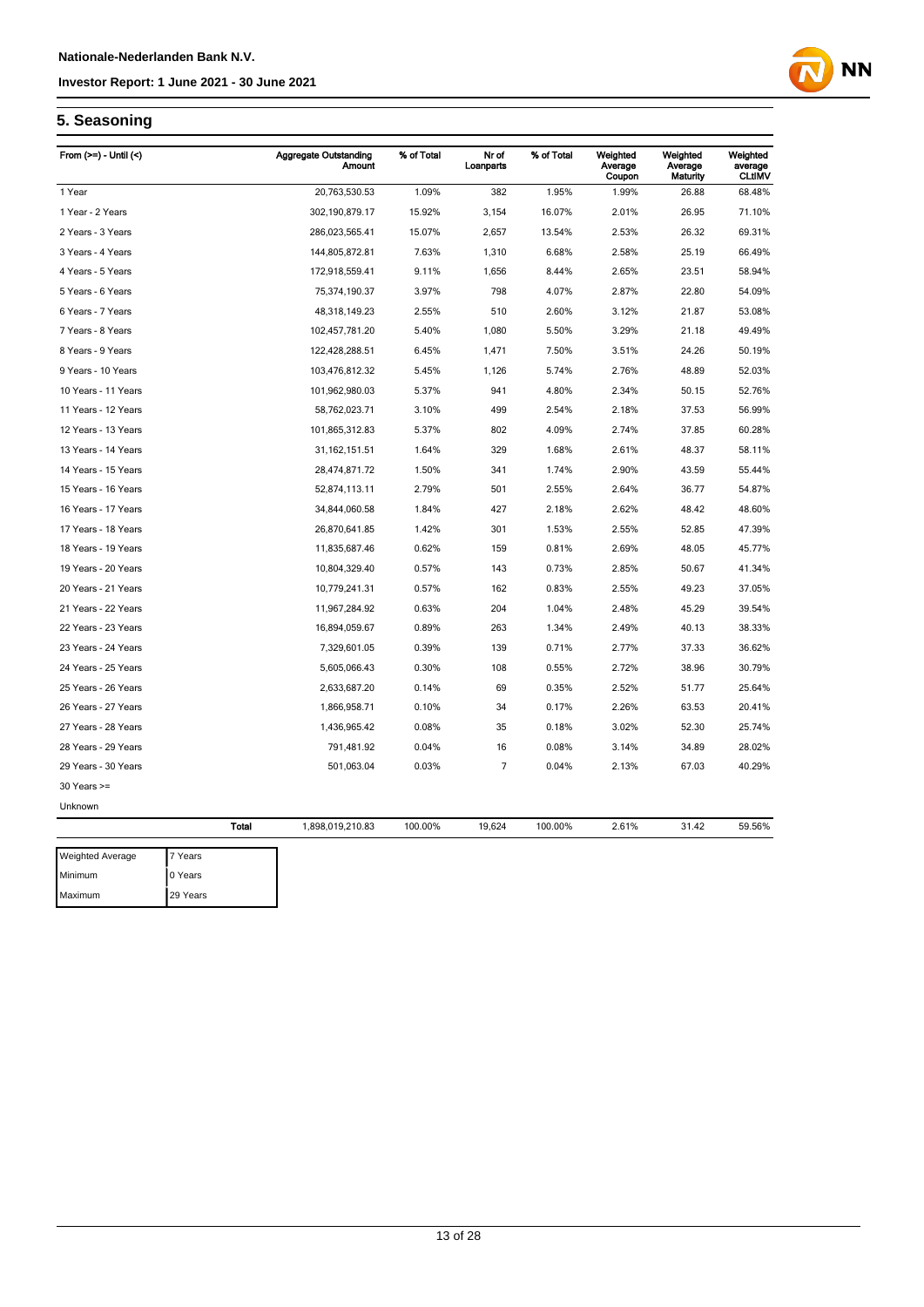### **6. Legal Maturity**

| From $(>=) -$ Until $($ |              | <b>Aggregate Outstanding</b><br><b>Amount</b> | % of Total | Nr of<br>Loanparts | % of Total | Weighted<br>Average<br>Coupon | Weighted<br>Average<br>Maturity | Weighted<br>average<br><b>CLtIMV</b> |
|-------------------------|--------------|-----------------------------------------------|------------|--------------------|------------|-------------------------------|---------------------------------|--------------------------------------|
| 2015 - 2020             |              |                                               |            |                    |            |                               |                                 |                                      |
| 2020 - 2025             |              | 8,790,818.55                                  | 0.46%      | 214                | 1.09%      | 2.67%                         | 2.12                            | 40.16%                               |
| 2025 - 2030             |              | 39,751,835.26                                 | 2.09%      | 746                | 3.80%      | 2.75%                         | 6.60                            | 43.18%                               |
| 2030 - 2035             |              | 121,934,485.37                                | 6.42%      | 1,600              | 8.15%      | 3.00%                         | 11.24                           | 49.66%                               |
| 2035 - 2040             |              | 227,888,870.82                                | 12.01%     | 2,045              | 10.42%     | 2.82%                         | 16.20                           | 59.50%                               |
| 2040 - 2045             |              | 322,731,655.87                                | 17.00%     | 3,200              | 16.31%     | 2.99%                         | 21.41                           | 55.59%                               |
| 2045 - 2050             |              | 831,609,697.73                                | 43.81%     | 7,539              | 38.42%     | 2.42%                         | 26.87                           | 67.19%                               |
| 2050 - 2055             |              | 41,180,832.46                                 | 2.17%      | 648                | 3.30%      | 1.71%                         | 28.93                           | 69.20%                               |
| 2055 - 2060             |              |                                               |            |                    |            |                               |                                 |                                      |
| 2060 - 2065             |              |                                               |            |                    |            |                               |                                 |                                      |
| 2065 - 2070             |              |                                               |            |                    |            |                               |                                 |                                      |
| 2070 - 2075             |              |                                               |            |                    |            |                               |                                 |                                      |
| 2075 - 2080             |              |                                               |            |                    |            |                               |                                 |                                      |
| 2080 - 2085             |              |                                               |            |                    |            |                               |                                 |                                      |
| 2085 - 2090             |              |                                               |            |                    |            |                               |                                 |                                      |
| 2090 - 2095             |              |                                               |            |                    |            |                               |                                 |                                      |
| 2095 - 2100             |              | 304, 131, 014. 77                             | 16.02%     | 3,632              | 18.51%     | 2.52%                         | 78.42                           | 48.34%                               |
| $2100 =$                |              |                                               |            |                    |            |                               |                                 |                                      |
| Unknown                 |              |                                               |            |                    |            |                               |                                 |                                      |
|                         | <b>Total</b> | 1,898,019,210.83                              | 100.00%    | 19,624             | 100.00%    | 2.61%                         | 31.42                           | 59.56%                               |

**NN** 

| <b>Weighted Average</b> | 2052 |
|-------------------------|------|
| Minimum                 | 2021 |
| Maximum                 | 2099 |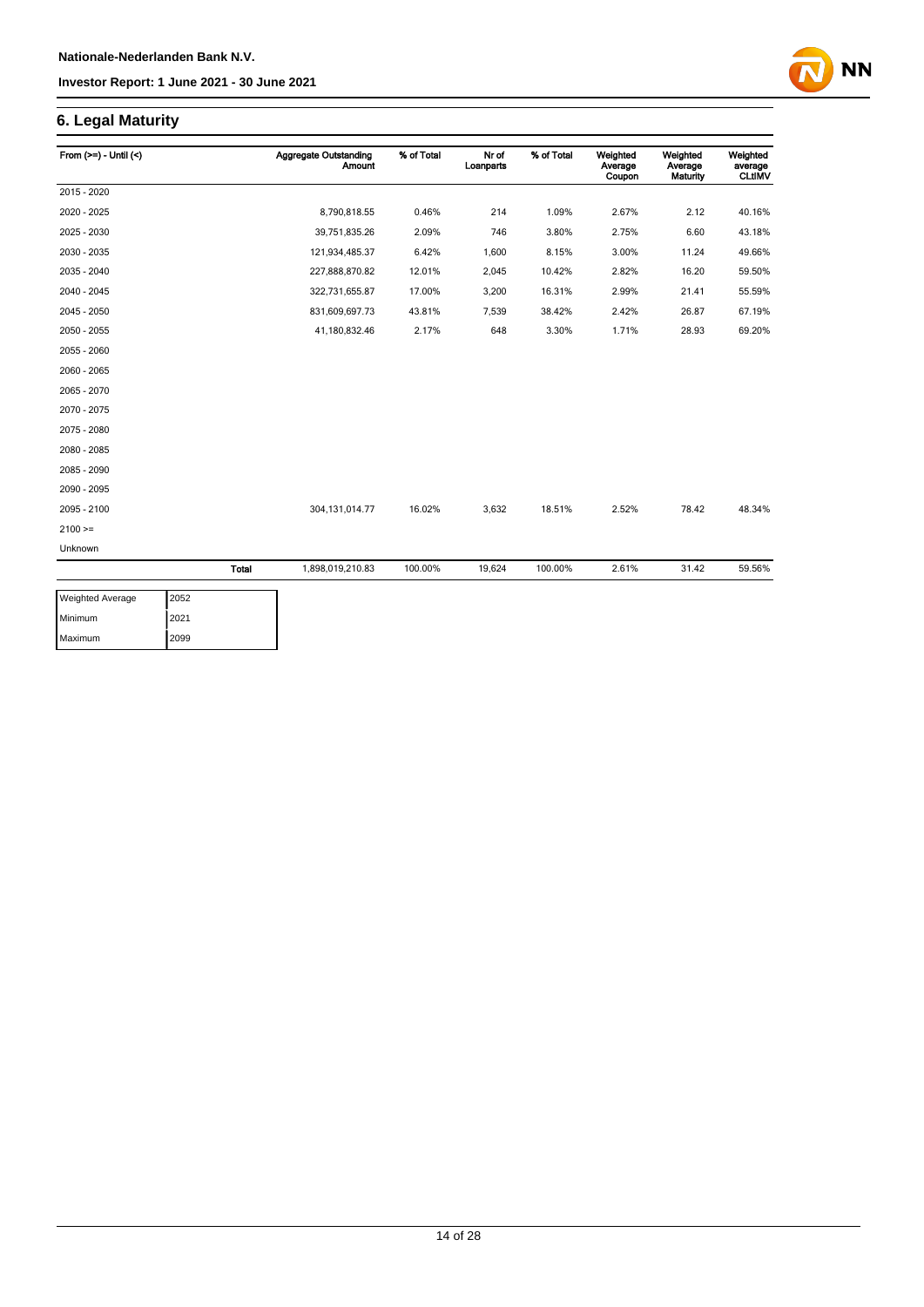## **7. Remaining Tenor**

Maximum 79 Years

| From $(>=) -$ Until $($ |              | <b>Aggregate Outstanding</b><br><b>Amount</b> | % of Total | Nr of<br>Loanparts | % of Total | Weighted<br>Average<br>Coupon | Weighted<br>Average<br>Maturity | Weighted<br>average<br><b>CLtIMV</b> |
|-------------------------|--------------|-----------------------------------------------|------------|--------------------|------------|-------------------------------|---------------------------------|--------------------------------------|
| < 0 Year                |              |                                               |            |                    |            |                               |                                 |                                      |
| 0 Year - 1 Year         |              | 1,768,589.54                                  | 0.09%      | 41                 | 0.21%      | 2.36%                         | 0.55                            | 42.79%                               |
| 1 Year - 2 Years        |              | 1,594,581.13                                  | 0.08%      | 47                 | 0.24%      | 2.69%                         | 1.48                            | 35.88%                               |
| 2 Years - 3 Years       |              | 3,333,147.30                                  | 0.18%      | 78                 | 0.40%      | 2.75%                         | 2.56                            | 39.33%                               |
| 3 Years - 4 Years       |              | 3,442,667.05                                  | 0.18%      | 82                 | 0.42%      | 2.88%                         | 3.44                            | 43.57%                               |
| 4 Years - 5 Years       |              | 4,196,974.97                                  | 0.22%      | 107                | 0.55%      | 2.64%                         | 4.47                            | 44.48%                               |
| 5 Years - 6 Years       |              | 6,825,128.69                                  | 0.36%      | 133                | 0.68%      | 2.77%                         | 5.50                            | 39.70%                               |
| 6 Years - 7 Years       |              | 8,353,369.26                                  | 0.44%      | 158                | 0.81%      | 2.87%                         | 6.47                            | 42.14%                               |
| 7 Years - 8 Years       |              | 13, 158, 080. 29                              | 0.69%      | 206                | 1.05%      | 2.73%                         | 7.51                            | 44.95%                               |
| 8 Years - 9 Years       |              | 10,935,600.38                                 | 0.58%      | 183                | 0.93%      | 2.64%                         | 8.46                            | 44.03%                               |
| 9 Years - 10 Years      |              | 22,515,583.65                                 | 1.19%      | 323                | 1.65%      | 2.81%                         | 9.52                            | 46.56%                               |
| 10 Years - 11 Years     |              | 25,455,580.01                                 | 1.34%      | 339                | 1.73%      | 2.94%                         | 10.44                           | 49.24%                               |
| 11 Years - 12 Years     |              | 24,864,212.09                                 | 1.31%      | 331                | 1.69%      | 3.46%                         | 11.50                           | 48.74%                               |
| 12 Years - 13 Years     |              | 28,953,031.29                                 | 1.53%      | 340                | 1.73%      | 3.00%                         | 12.49                           | 52.45%                               |
| 13 Years - 14 Years     |              | 31,301,110.56                                 | 1.65%      | 383                | 1.95%      | 2.77%                         | 13.49                           | 54.02%                               |
| 14 Years - 15 Years     |              | 54,855,885.94                                 | 2.89%      | 480                | 2.45%      | 2.77%                         | 14.45                           | 56.46%                               |
| 15 Years - 16 Years     |              | 31,642,947.19                                 | 1.67%      | 342                | 1.74%      | 3.08%                         | 15.40                           | 56.72%                               |
| 16 Years - 17 Years     |              | 24,362,774.70                                 | 1.28%      | 242                | 1.23%      | 2.97%                         | 16.51                           | 58.24%                               |
| 17 Years - 18 Years     |              | 69,850,344.26                                 | 3.68%      | 552                | 2.81%      | 2.82%                         | 17.52                           | 63.13%                               |
| 18 Years - 19 Years     |              | 50,942,818.35                                 | 2.68%      | 409                | 2.08%      | 2.46%                         | 18.38                           | 62.63%                               |
| 19 Years - 20 Years     |              | 42,887,215.61                                 | 2.26%      | 361                | 1.84%      | 2.38%                         | 19.46                           | 60.49%                               |
| 20 Years - 21 Years     |              | 34,891,950.17                                 | 1.84%      | 352                | 1.79%      | 2.76%                         | 20.45                           | 59.62%                               |
| 21 Years - 22 Years     |              | 84,694,424.30                                 | 4.46%      | 940                | 4.79%      | 3.37%                         | 21.51                           | 54.29%                               |
| 22 Years - 23 Years     |              | 103,621,548.47                                | 5.46%      | 1,038              | 5.29%      | 3.12%                         | 22.37                           | 52.34%                               |
| 23 Years - 24 Years     |              | 59,227,485.16                                 | 3.12%      | 559                | 2.85%      | 2.92%                         | 23.38                           | 55.90%                               |
| 24 Years - 25 Years     |              | 63,975,901.44                                 | 3.37%      | 631                | 3.22%      | 2.64%                         | 24.54                           | 57.74%                               |
| 25 Years - 26 Years     |              | 156,725,323.16                                | 8.26%      | 1,377              | 7.02%      | 2.60%                         | 25.40                           | 60.40%                               |
| 26 Years - 27 Years     |              | 115,962,691.45                                | 6.11%      | 984                | 5.01%      | 2.54%                         | 26.65                           | 67.84%                               |
| 27 Years - 28 Years     |              | 218,051,378.60                                | 11.49%     | 1,908              | 9.72%      | 2.55%                         | 27.47                           | 69.97%                               |
| 28 Years - 29 Years     |              | 280,578,045.60                                | 14.78%     | 2,764              | 14.08%     | 2.02%                         | 28.27                           | 71.62%                               |
| 29 Years - 30 Years     |              | 14,919,805.45                                 | 0.79%      | 302                | 1.54%      | 1.67%                         | 29.52                           | 69.13%                               |
| $30$ Years $>=$         |              | 304, 131, 014. 77                             | 16.02%     | 3,632              | 18.51%     | 2.52%                         | 78.42                           | 48.34%                               |
| Unknown                 |              |                                               |            |                    |            |                               |                                 |                                      |
|                         | <b>Total</b> | 1,898,019,210.83                              | 100.00%    | 19,624             | 100.00%    | 2.61%                         | 31.42                           | 59.56%                               |
| <b>Weighted Average</b> | 32 Years     |                                               |            |                    |            |                               |                                 |                                      |
| Minimum                 | 0 Years      |                                               |            |                    |            |                               |                                 |                                      |

**NN**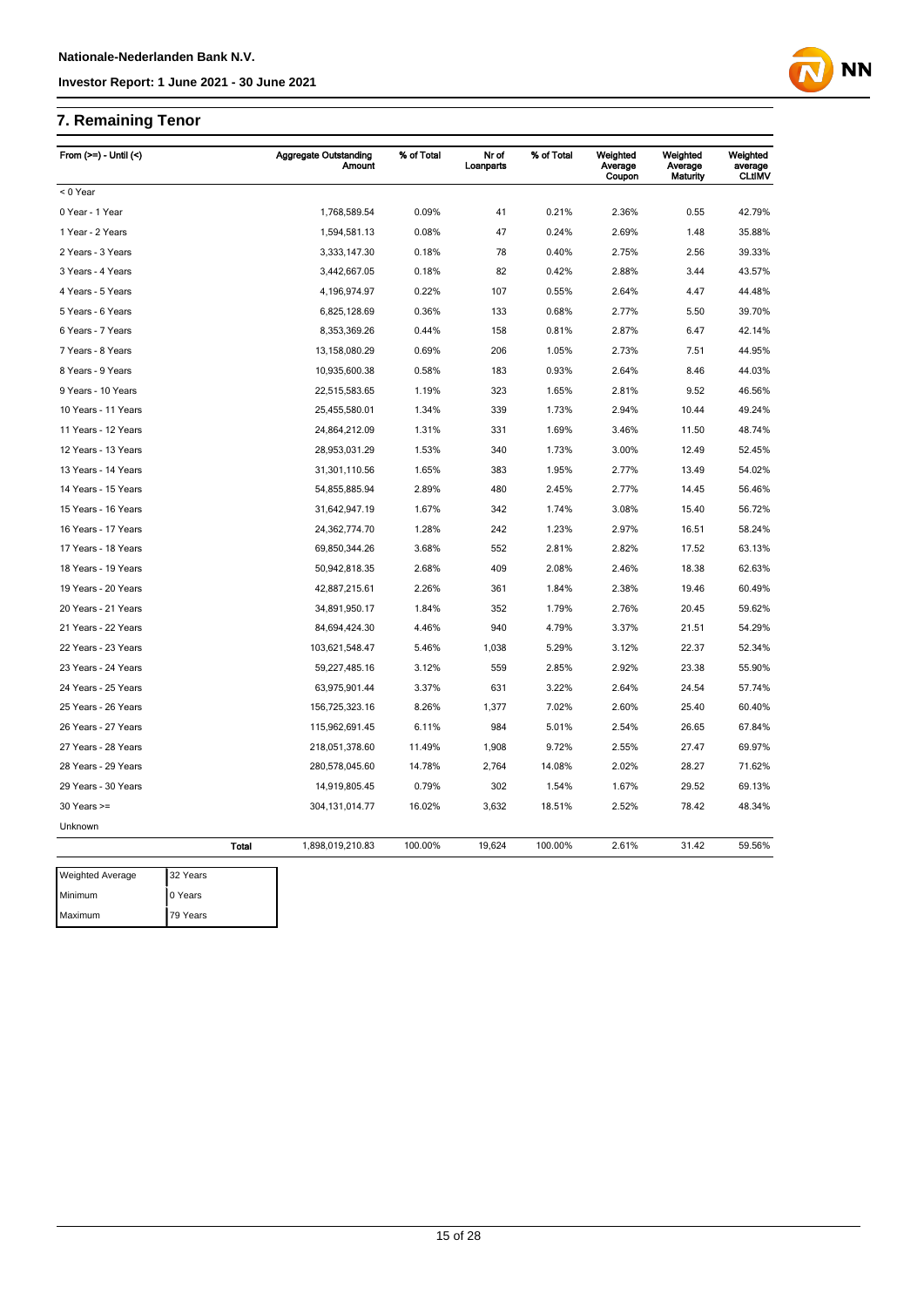

### **8. Current Loan to Original Market Value**

| From $(>)$ - Until $(<=)$ |       | <b>Aggregate Outstanding</b><br><b>Amount</b> | % of Total | Nr of Loans | % of Total | Weighted<br>Average<br>Coupon | Weighted<br>Average<br><b>Maturity</b> | Weighted<br>average<br><b>CLtIMV</b> |
|---------------------------|-------|-----------------------------------------------|------------|-------------|------------|-------------------------------|----------------------------------------|--------------------------------------|
| <b>NHG</b>                |       | 518,781,307.99                                | 27.33%     | 3,163       | 36.78%     | 2.51%                         | 27.66                                  | 61.47%                               |
| $= 10%$                   |       | 750,495.57                                    | 0.04%      | 14          | 0.16%      | 2.07%                         | 47.60                                  | 5.19%                                |
| 10% - 20%                 |       | 6,170,538.39                                  | 0.33%      | 85          | 0.99%      | 2.53%                         | 49.73                                  | 11.19%                               |
| 20% - 30%                 |       | 16,688,710.59                                 | 0.88%      | 184         | 2.14%      | 2.50%                         | 46.37                                  | 18.61%                               |
| 30% - 40%                 |       | 35,394,610.80                                 | 1.86%      | 298         | 3.47%      | 2.62%                         | 43.57                                  | 25.30%                               |
| 40% - 50%                 |       | 73,140,596.73                                 | 3.85%      | 445         | 5.18%      | 2.61%                         | 41.22                                  | 33.69%                               |
| 50% - 60%                 |       | 106,227,949.05                                | 5.60%      | 533         | 6.20%      | 2.68%                         | 38.77                                  | 41.84%                               |
| 60% - 70%                 |       | 190,006,180.28                                | 10.01%     | 776         | 9.02%      | 2.65%                         | 34.25                                  | 50.25%                               |
| 70% - 80%                 |       | 266,944,562.82                                | 14.06%     | 968         | 11.26%     | 2.64%                         | 33.40                                  | 57.71%                               |
| 80% - 90%                 |       | 363, 146, 956. 20                             | 19.13%     | 1,164       | 13.54%     | 2.66%                         | 29.43                                  | 66.08%                               |
| 90% - 100%                |       | 320,767,302.41                                | 16.90%     | 969         | 11.27%     | 2.64%                         | 29.27                                  | 74.90%                               |
| 100% - 110%               |       |                                               |            |             |            |                               |                                        |                                      |
| 110% - 120%               |       |                                               |            |             |            |                               |                                        |                                      |
| 120% - 130%               |       |                                               |            |             |            |                               |                                        |                                      |
| 130% - 140%               |       |                                               |            |             |            |                               |                                        |                                      |
| 140% - 150%               |       |                                               |            |             |            |                               |                                        |                                      |
| $150\% >$                 |       |                                               |            |             |            |                               |                                        |                                      |
| Unknown                   |       |                                               |            |             |            |                               |                                        |                                      |
|                           | Total | 1,898,019,210.83                              | 100.00%    | 8,599       | 100.00%    | 2.61%                         | 31.42                                  | 59.56%                               |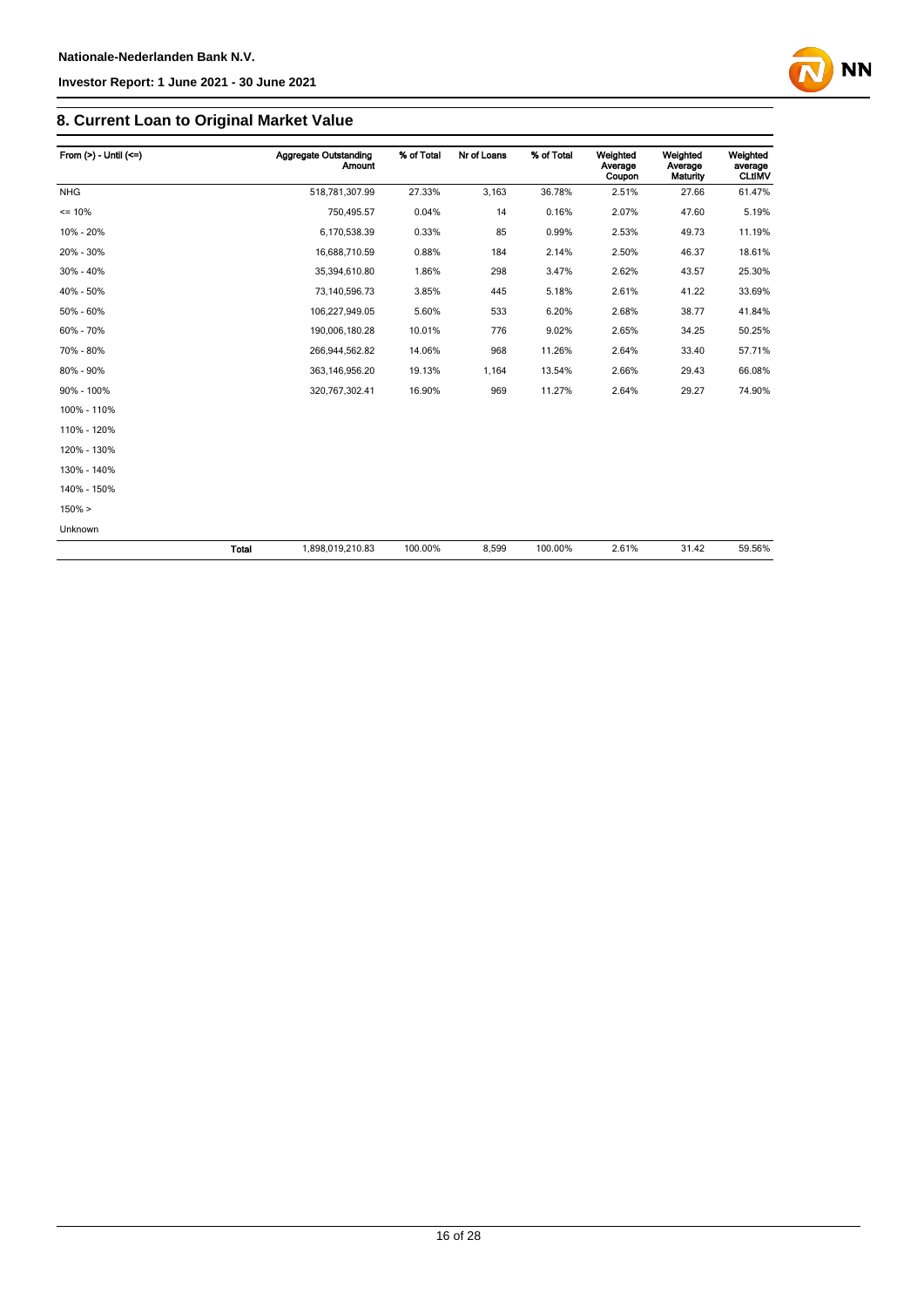

### **9. Current Loan To Indexed Market Value**

| From $(>)$ - Until $(<=)$ |       | <b>Aggregate Outstanding</b><br><b>Amount</b> | % of Total | Nr of Loans | % of Total | Weighted<br>Average<br>Coupon | Weighted<br>Average<br>Maturity | Weighted<br>average<br><b>CLtIMV</b> |
|---------------------------|-------|-----------------------------------------------|------------|-------------|------------|-------------------------------|---------------------------------|--------------------------------------|
| <b>NHG</b>                |       | 518,781,307.99                                | 27.33%     | 3,163       | 36.78%     | 2.51%                         | 27.66                           | 61.47%                               |
| $= 10%$                   |       | 3,896,004.24                                  | 0.21%      | 59          | 0.69%      | 2.33%                         | 57.48                           | 7.72%                                |
| 10% - 20%                 |       | 24,402,241.98                                 | 1.29%      | 283         | 3.29%      | 2.53%                         | 53.16                           | 15.66%                               |
| 20% - 30%                 |       | 53,847,339.93                                 | 2.84%      | 437         | 5.08%      | 2.68%                         | 43.62                           | 25.46%                               |
| 30% - 40%                 |       | 109,444,939.26                                | 5.77%      | 600         | 6.98%      | 2.67%                         | 40.05                           | 35.48%                               |
| 40% - 50%                 |       | 186,550,876.88                                | 9.83%      | 807         | 9.38%      | 2.76%                         | 35.07                           | 45.37%                               |
| 50% - 60%                 |       | 288,949,356.52                                | 15.22%     | 1,045       | 12.15%     | 2.69%                         | 34.14                           | 55.34%                               |
| 60 % - 70 %               |       | 326, 164, 095.42                              | 17.18%     | 1,074       | 12.49%     | 2.65%                         | 29.97                           | 64.85%                               |
| 70% - 80%                 |       | 268,719,646.66                                | 14.16%     | 794         | 9.23%      | 2.63%                         | 28.20                           | 74.62%                               |
| 80% - 90%                 |       | 110, 135, 342. 72                             | 5.80%      | 320         | 3.72%      | 2.36%                         | 27.87                           | 83.32%                               |
| 90% - 100%                |       | 7,128,059.23                                  | 0.38%      | 17          | 0.20%      | 2.64%                         | 28.81                           | 93.17%                               |
| 100% - 110%               |       |                                               |            |             |            |                               |                                 |                                      |
| 110% - 120%               |       |                                               |            |             |            |                               |                                 |                                      |
| 120% - 130%               |       |                                               |            |             |            |                               |                                 |                                      |
| 130% - 140%               |       |                                               |            |             |            |                               |                                 |                                      |
| 140% - 150%               |       |                                               |            |             |            |                               |                                 |                                      |
| $150\% >$                 |       |                                               |            |             |            |                               |                                 |                                      |
| Unknown                   |       |                                               |            |             |            |                               |                                 |                                      |
|                           | Total | 1,898,019,210.83                              | 100.00%    | 8,599       | 100.00%    | 2.61%                         | 31.42                           | 59.56%                               |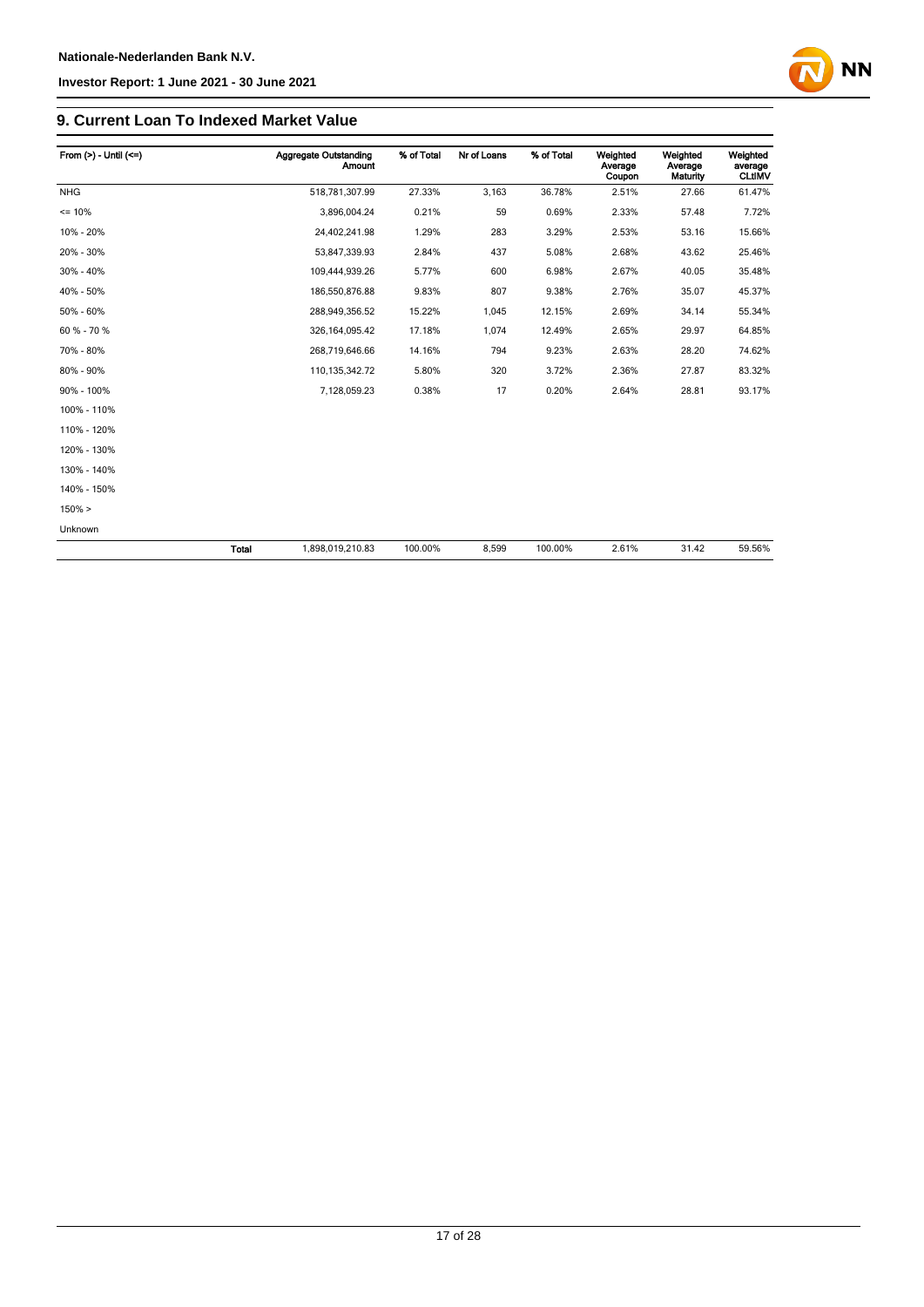

### **10. Loanpart Coupon (interest rate bucket)**

| From $(>) -$ Until $(<=)$ |              | Aggregate Outstanding<br><b>Amount</b> | % of Total | Nr of<br>Loanparts | % of Total | Weighted<br>Average<br>Coupon | Weighted<br>Average<br>Maturity | Weighted<br>average<br><b>CLtIMV</b> |
|---------------------------|--------------|----------------------------------------|------------|--------------------|------------|-------------------------------|---------------------------------|--------------------------------------|
| $= 0.5%$                  |              |                                        |            |                    |            |                               |                                 |                                      |
| $0.5\% - 1.0\%$           |              | 2,117,009.58                           | 0.11%      | 27                 | 0.14%      | 0.90%                         | 37.03                           | 50.42%                               |
| $1.0\% - 1.5\%$           |              | 119,701,632.90                         | 6.31%      | 1,559              | 7.94%      | 1.34%                         | 36.04                           | 52.10%                               |
| $1.5\% - 2.0\%$           |              | 331,583,908.25                         | 17.47%     | 3,566              | 18.17%     | 1.76%                         | 32.31                           | 63.02%                               |
| $2.0\% - 2.5\%$           |              | 458,005,889.42                         | 24.13%     | 4,814              | 24.53%     | 2.27%                         | 32.20                           | 61.64%                               |
| $2.5\% - 3.0\%$           |              | 601,981,585.13                         | 31.72%     | 5,486              | 27.96%     | 2.76%                         | 31.08                           | 61.11%                               |
| $3.0\% - 3.5\%$           |              | 168,722,479.54                         | 8.89%      | 1,629              | 8.30%      | 3.20%                         | 33.56                           | 57.73%                               |
| $3.5\% - 4.0\%$           |              | 58,993,593.87                          | 3.11%      | 615                | 3.13%      | 3.75%                         | 29.89                           | 53.33%                               |
| $4.0\% - 4.5\%$           |              | 64.549.948.25                          | 3.40%      | 766                | 3.90%      | 4.18%                         | 25.01                           | 49.52%                               |
| $4.5\% - 5.0\%$           |              | 44.950.833.68                          | 2.37%      | 577                | 2.94%      | 4.78%                         | 21.98                           | 52.15%                               |
| $5.0\% - 5.5\%$           |              | 33,520,304.88                          | 1.77%      | 406                | 2.07%      | 5.25%                         | 21.98                           | 50.96%                               |
| $5.5\% - 6.0\%$           |              | 10,703,686.96                          | 0.56%      | 134                | 0.68%      | 5.74%                         | 20.50                           | 47.35%                               |
| $6.0\% - 6.5\%$           |              | 3,074,637.05                           | 0.16%      | 42                 | 0.21%      | 6.23%                         | 28.90                           | 48.02%                               |
| $6.5\% - 7.0\%$           |              | 92,373.65                              | 0.00%      | 2                  | 0.01%      | 6.55%                         | 78.01                           | 9.97%                                |
| $7.0\% >$                 |              | 21,327.67                              | 0.00%      | 1                  | 0.01%      | 7.30%                         | 78.42                           | 10.59%                               |
| Unknown                   |              |                                        |            |                    |            |                               |                                 |                                      |
|                           | <b>Total</b> | 1,898,019,210.83                       | 100.00%    | 19.624             | 100.00%    | 2.61%                         | 31.42                           | 59.56%                               |

| <b>Weighted Average</b> | 2.6% |
|-------------------------|------|
| Minimum                 | 0.7% |
| Maximum                 | 7.3% |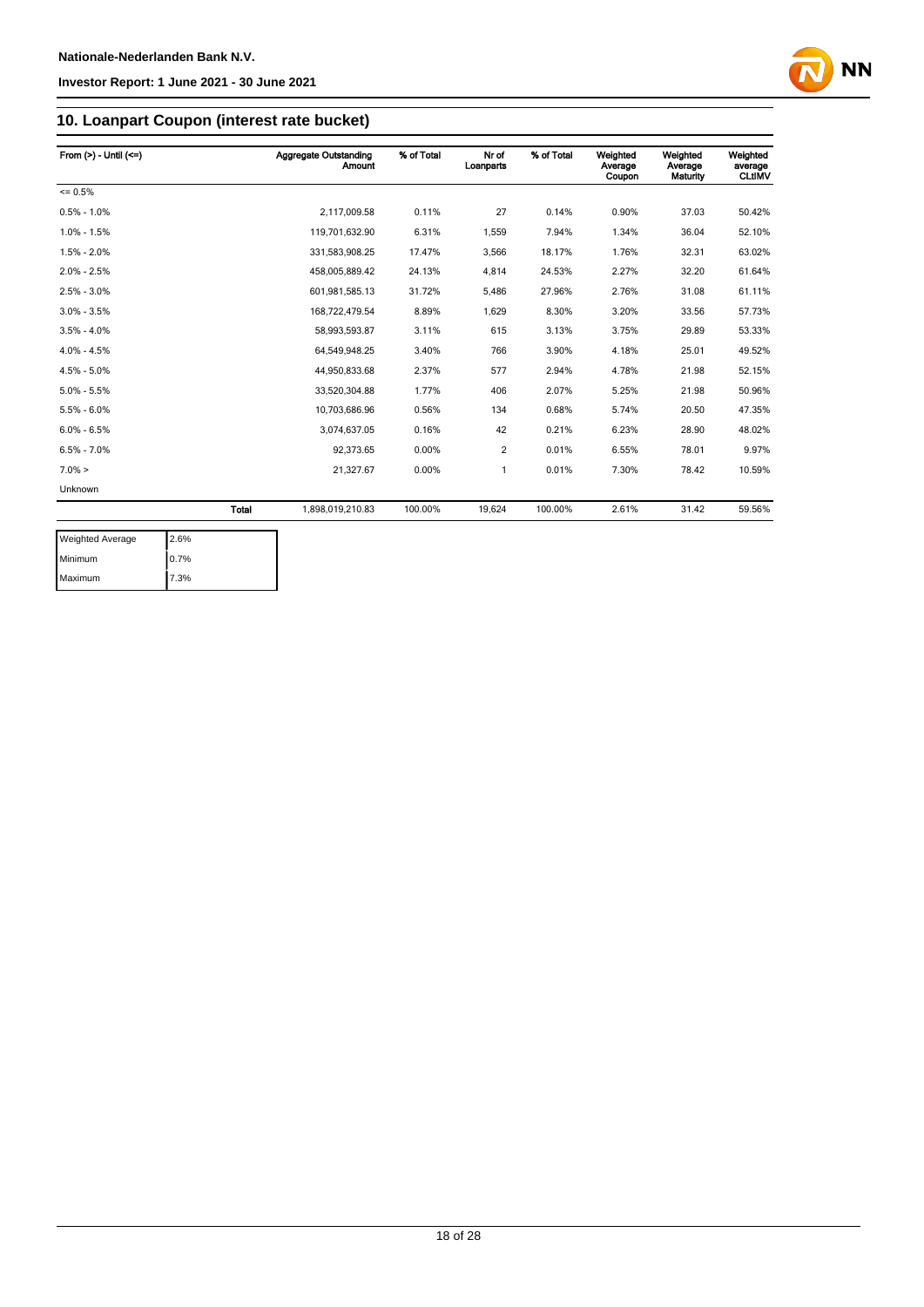Maximum 30 year(s)

#### **Investor Report: 1 June 2021 - 30 June 2021**

### **11. Remaining Interest Rate Fixed Period**

| From $(>=) -$ Until $($     |              | <b>Aggregate Outstanding</b><br>Amount | % of Total | Nr of<br>Loanparts | % of Total | Weighted<br>Average<br>Coupon | Weighted<br>Average<br>Maturity | Weighted<br>average<br><b>CLtIMV</b> |
|-----------------------------|--------------|----------------------------------------|------------|--------------------|------------|-------------------------------|---------------------------------|--------------------------------------|
| $<$ 1 year(s)               |              | 94,420,276.69                          | 4.97%      | 1,179              | 6.01%      | 2.06%                         | 38.08                           | 51.44%                               |
| 1 year(s) - $2$ year(s)     |              | 64,533,722.48                          | 3.40%      | 824                | 4.20%      | 3.73%                         | 26.85                           | 50.72%                               |
| $2$ year(s) - 3 year(s)     |              | 67,691,892.84                          | 3.57%      | 862                | 4.39%      | 3.71%                         | 25.46                           | 49.37%                               |
| $3$ year(s) - 4 year(s)     |              | 42,498,664.95                          | 2.24%      | 559                | 2.85%      | 3.10%                         | 33.25                           | 49.32%                               |
| 4 year(s) - 5 year(s)       |              | 57,111,437.00                          | 3.01%      | 759                | 3.87%      | 2.67%                         | 39.44                           | 49.93%                               |
| $5$ year(s) - 6 year(s)     |              | 85,246,885.33                          | 4.49%      | 976                | 4.97%      | 2.69%                         | 37.61                           | 52.10%                               |
| $6$ year(s) - 7 year(s)     |              | 79,459,801.23                          | 4.19%      | 922                | 4.70%      | 2.50%                         | 32.35                           | 57.38%                               |
| $7$ year(s) - 8 year(s)     |              | 122,496,805.53                         | 6.45%      | 1,212              | 6.18%      | 2.40%                         | 29.66                           | 61.73%                               |
| $8$ year(s) - $9$ year(s)   |              | 179,862,923.49                         | 9.48%      | 1,682              | 8.57%      | 1.92%                         | 32.50                           | 63.77%                               |
| $9$ year(s) - 10 year(s)    |              | 83,277,429.25                          | 4.39%      | 922                | 4.70%      | 2.36%                         | 37.03                           | 52.96%                               |
| 10 year(s) - 11 year(s)     |              | 58,558,309.54                          | 3.09%      | 653                | 3.33%      | 2.88%                         | 33.59                           | 53.42%                               |
| 11 year(s) - $12$ year(s)   |              | 32,867,317.28                          | 1.73%      | 394                | 2.01%      | 3.85%                         | 25.51                           | 53.59%                               |
| 12 year(s) - 13 year(s)     |              | 27,864,655.06                          | 1.47%      | 286                | 1.46%      | 2.96%                         | 26.36                           | 60.10%                               |
| 13 year(s) - $14$ year(s)   |              | 44, 178, 596. 34                       | 2.33%      | 461                | 2.35%      | 2.59%                         | 27.68                           | 58.77%                               |
| 14 year(s) - 15 year(s)     |              | 62,352,645.34                          | 3.29%      | 590                | 3.01%      | 2.88%                         | 28.74                           | 55.04%                               |
| 15 year(s) - 16 year(s)     |              | 138, 158, 099. 96                      | 7.28%      | 1,224              | 6.24%      | 2.91%                         | 29.22                           | 58.67%                               |
| 16 year(s) - $17$ year(s)   |              | 111,765,324.79                         | 5.89%      | 957                | 4.88%      | 2.84%                         | 30.82                           | 64.33%                               |
| 17 year(s) - $18$ year(s)   |              | 217,548,685.28                         | 11.46%     | 1,864              | 9.50%      | 2.72%                         | 28.88                           | 67.72%                               |
| 18 year(s) - 19 year(s)     |              | 229,874,152.68                         | 12.11%     | 2,268              | 11.56%     | 2.21%                         | 30.53                           | 66.90%                               |
| 19 year(s) - 20 year(s)     |              | 64,951,590.21                          | 3.42%      | 677                | 3.45%      | 2.14%                         | 36.07                           | 61.11%                               |
| 20 year(s) - 21 year(s)     |              | 166,291.88                             | 0.01%      | $\overline{2}$     | 0.01%      | 2.61%                         | 23.84                           | 41.67%                               |
| $21$ year(s) - $22$ year(s) |              | 179,046.04                             | 0.01%      | $\overline{4}$     | 0.02%      | 2.73%                         | 21.40                           | 38.86%                               |
| $22$ year(s) - $23$ year(s) |              | 1,594,221.66                           | 0.08%      | 20                 | 0.10%      | 2.58%                         | 22.39                           | 57.72%                               |
| $23$ year(s) - $24$ year(s) |              | 1,603,718.55                           | 0.08%      | 11                 | 0.06%      | 3.19%                         | 23.27                           | 49.52%                               |
| $24$ year(s) - $25$ year(s) |              | 1,425,161.02                           | 0.08%      | 16                 | 0.08%      | 2.62%                         | 24.78                           | 53.09%                               |
| $25$ year(s) - $26$ year(s) |              | 4,431,558.27                           | 0.23%      | 39                 | 0.20%      | 2.75%                         | 25.74                           | 58.60%                               |
| 26 year(s) - 27 year(s)     |              | 3,239,679.97                           | 0.17%      | 20                 | 0.10%      | 2.76%                         | 26.78                           | 67.29%                               |
| 27 year(s) - 28 year(s)     |              | 10,557,657.12                          | 0.56%      | 81                 | 0.41%      | 2.78%                         | 27.44                           | 73.93%                               |
| 28 year(s) - 29 year(s)     |              | 8,481,011.05                           | 0.45%      | 126                | 0.64%      | 2.43%                         | 27.70                           | 70.32%                               |
| $29$ year(s) - 30 year(s)   |              | 1,621,650.00                           | 0.09%      | 34                 | 0.17%      | 2.04%                         | 39.11                           | 64.50%                               |
| $30$ year(s) $>=$           |              |                                        |            |                    |            |                               |                                 |                                      |
|                             | <b>Total</b> | 1,898,019,210.83                       | 100.00%    | 19,624             | 100.00%    | 2.61%                         | 31.42                           | 59.56%                               |
| <b>Weighted Average</b>     | 12 year(s)   |                                        |            |                    |            |                               |                                 |                                      |
| Minimum                     |              |                                        |            |                    |            |                               |                                 |                                      |
|                             | year(s)      |                                        |            |                    |            |                               |                                 |                                      |

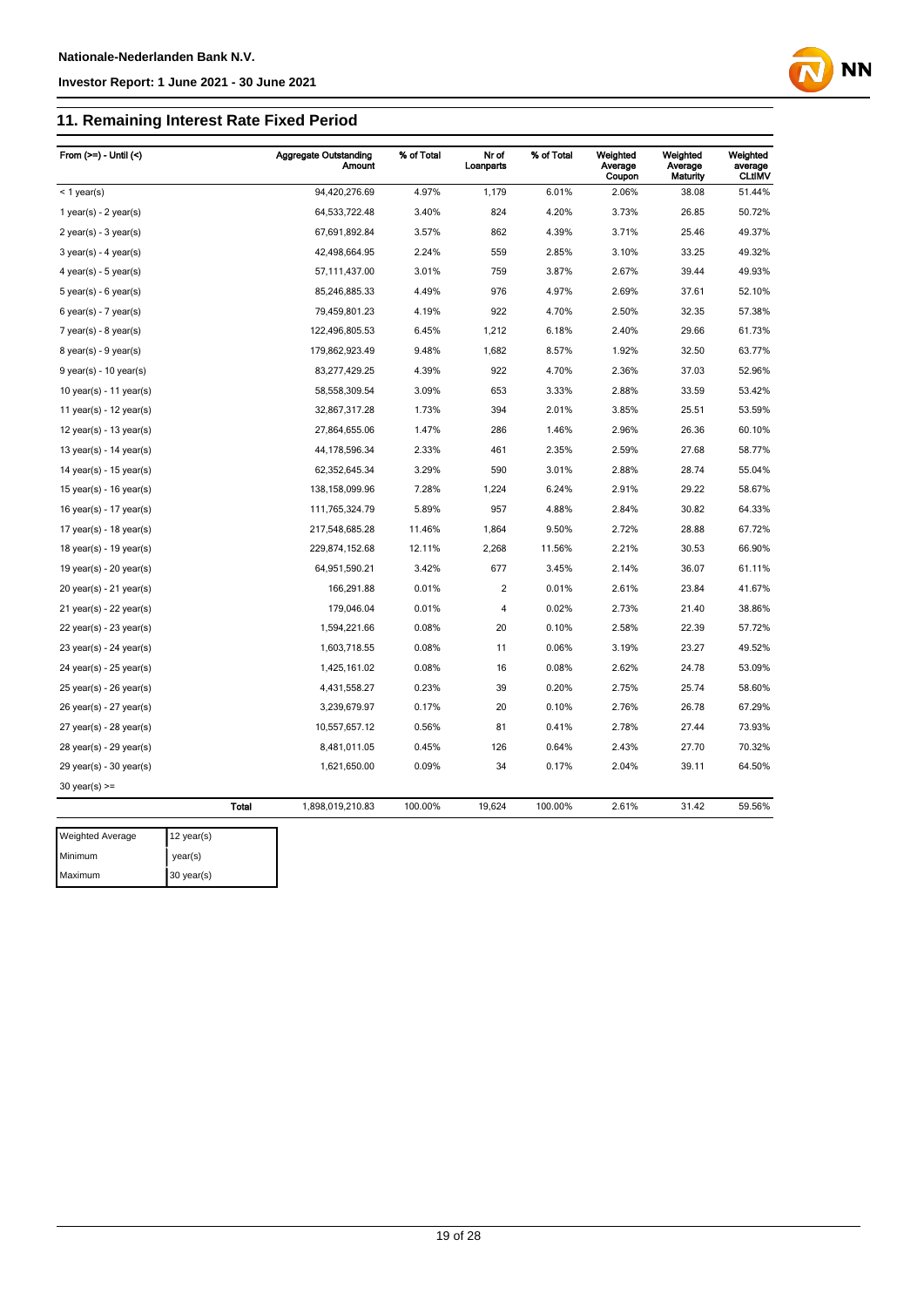## **12. Interest Payment Type**

|                |              | <b>Aggregate Outstanding</b><br>Amount | % of Total | Nr of<br>Loanparts | % of Total | Weighted<br>Average<br>Coupon | Weighted<br>Average<br>Maturity | Weighted<br>average<br><b>CLtIMV</b> |
|----------------|--------------|----------------------------------------|------------|--------------------|------------|-------------------------------|---------------------------------|--------------------------------------|
| Fixed          |              | 1,890,781,638.92                       | 99.62%     | 19.450             | 99.11%     | 2.61%                         | 31.43                           | 59.59%                               |
| Floating       |              | 7.237.571.91                           | 0.38%      | 174                | 0.89%      | 1.48%                         | 29.92                           | 53.17%                               |
| <b>Unknown</b> |              |                                        |            |                    |            |                               |                                 |                                      |
|                | <b>Total</b> | 1.898.019.210.83                       | 100.00%    | 19.624             | 100.00%    | 2.61%                         | 31.42                           | 59.56%                               |

**NN**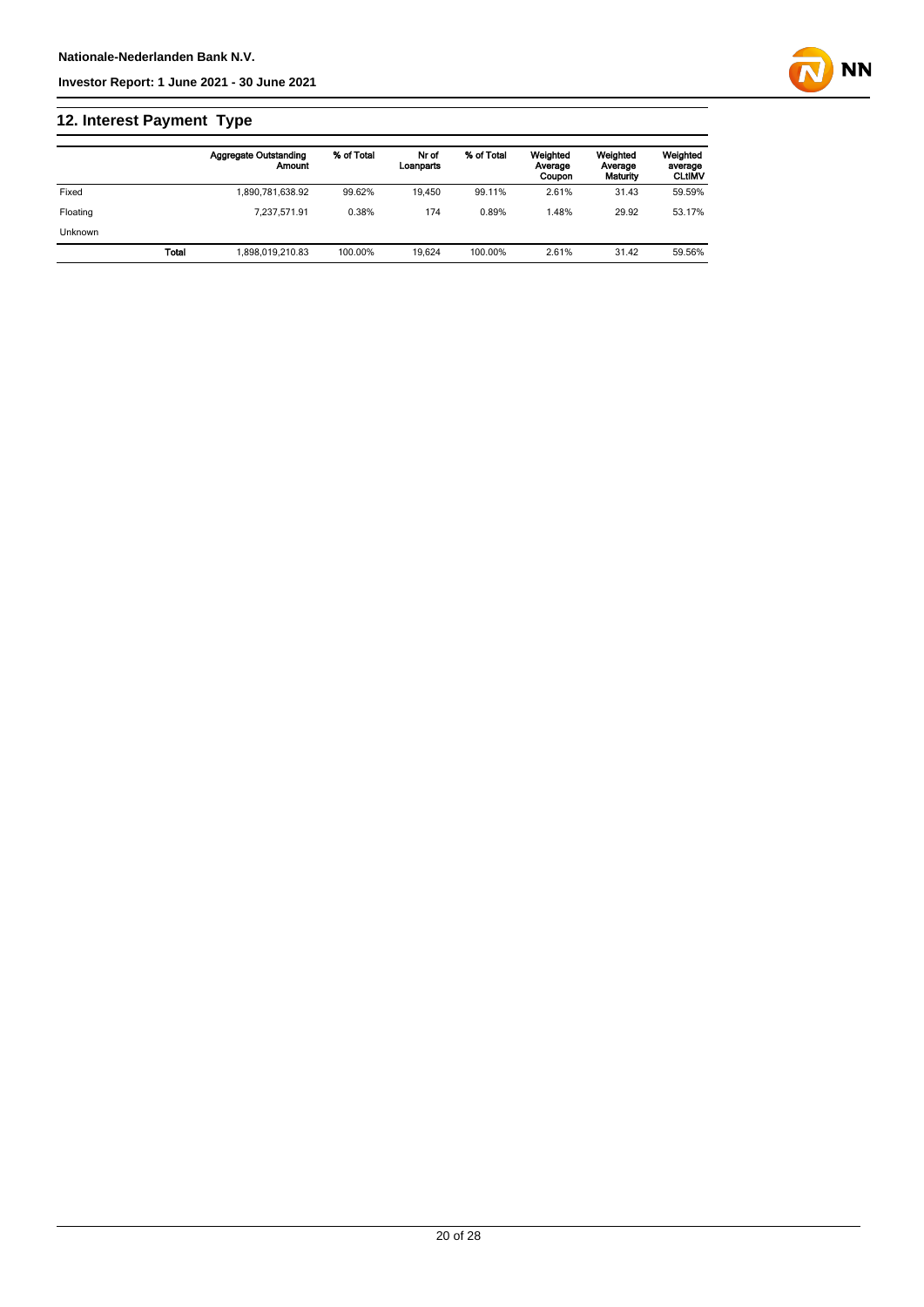

### **13. Property Description**

| Description      |              | <b>Aggregate Outstanding</b><br>Amount | % of Total | Nr of<br><b>Borrowers</b> | % of Total | Weighted<br>Average<br>Coupon | Weighted<br>Average<br>Maturity | Weighted<br>average<br><b>CLUMV</b> |
|------------------|--------------|----------------------------------------|------------|---------------------------|------------|-------------------------------|---------------------------------|-------------------------------------|
| Flat / Apartment |              | 199.609.984.60                         | 10.52%     | 1.103                     | 12.83%     | 2.38%                         | 32.23                           | 59.74%                              |
| House            |              | 1.685.121.701.20                       | 88.78%     | 7.445                     | 86.58%     | 2.64%                         | 31.29                           | 59.59%                              |
| Shop/House       |              | 13.287.525.03                          | 0.70%      | 51                        | 0.59%      | 2.51%                         | 36.41                           | 53.78%                              |
|                  | <b>Total</b> | 898.019.210.83                         | 100.00%    | 8.599                     | 100.00%    | 2.61%                         | 31.42                           | 59.56%                              |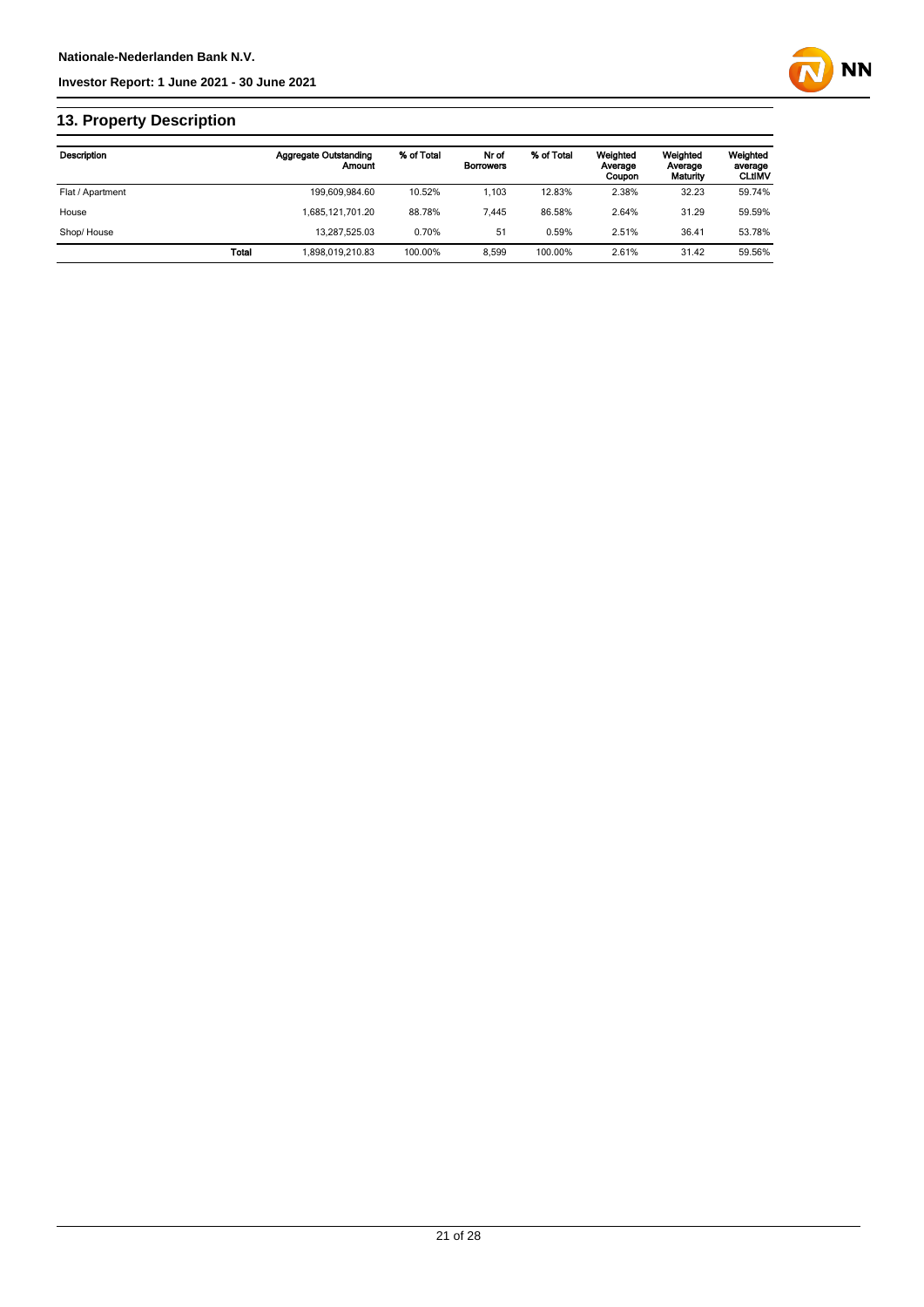

### **14. Geographical Distribution (by province)**

| Province      |       | <b>Aggregate Outstanding</b><br><b>Amount</b> | % of Total | Nr of<br><b>Borrowers</b> | % of Total | Weighted<br>Average<br>Coupon | Weighted<br>Average<br>Maturity | Weighted<br>average<br><b>CLtIMV</b> |
|---------------|-------|-----------------------------------------------|------------|---------------------------|------------|-------------------------------|---------------------------------|--------------------------------------|
| Drenthe       |       | 44,457,692.20                                 | 2.34%      | 234                       | 2.72%      | 2.60%                         | 30.12                           | 61.63%                               |
| Utrecht       |       | 150,246,127.03                                | 7.92%      | 602                       | 7.00%      | 2.62%                         | 31.37                           | 56.66%                               |
| Zeeland       |       | 42,295,316.76                                 | 2.23%      | 236                       | 2.74%      | 2.75%                         | 31.09                           | 59.50%                               |
| Zuid-Holland  |       | 519,299,797.97                                | 27.36%     | 2,335                     | 27.15%     | 2.61%                         | 30.86                           | 58.99%                               |
| Flevoland     |       | 58,230,336.14                                 | 3.07%      | 281                       | 3.27%      | 2.51%                         | 29.74                           | 61.36%                               |
| Friesland     |       | 46,622,886.21                                 | 2.46%      | 244                       | 2.84%      | 2.56%                         | 33.88                           | 64.68%                               |
| Gelderland    |       | 210,627,020.02                                | 11.10%     | 932                       | 10.84%     | 2.60%                         | 30.42                           | 61.72%                               |
| Groningen     |       | 48,575,630.92                                 | 2.56%      | 270                       | 3.14%      | 2.46%                         | 33.70                           | 62.07%                               |
| Limburg       |       | 77,627,250.22                                 | 4.09%      | 426                       | 4.95%      | 2.65%                         | 30.88                           | 61.81%                               |
| Noord-Brabant |       | 289,095,000.66                                | 15.23%     | 1,280                     | 14.89%     | 2.66%                         | 31.18                           | 60.79%                               |
| Noord-Holland |       | 305,055,976.91                                | 16.07%     | 1,224                     | 14.23%     | 2.59%                         | 32.72                           | 55.88%                               |
| Overijssel    |       | 105,886,175.79                                | 5.58%      | 535                       | 6.22%      | 2.54%                         | 33.05                           | 62.54%                               |
| Unspecified   |       |                                               |            |                           |            |                               |                                 |                                      |
|               | Total | 1,898,019,210.83                              | 100.00%    | 8,599                     | 100.00%    | 2.61%                         | 31.42                           | 59.56%                               |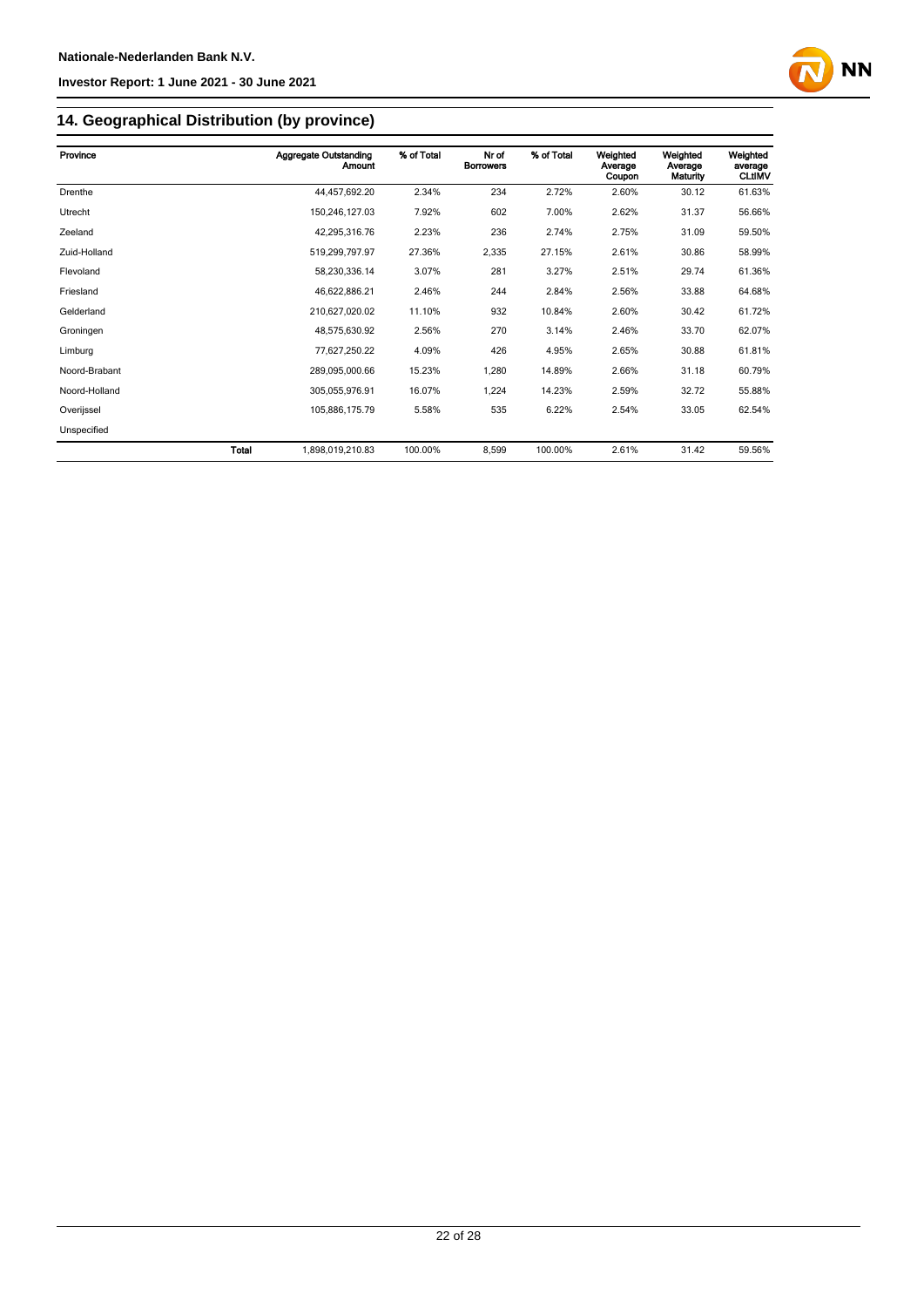

## **15. Occupancy**

| Description    |              | <b>Aggregate Outstanding</b><br>Amount | % of Total | Nr of<br><b>Borrowers</b> | % of Total | Weighted<br>Average<br>Coupon | Weighted<br>Average<br>Maturity | Weighted<br>average<br><b>CLUMV</b> |
|----------------|--------------|----------------------------------------|------------|---------------------------|------------|-------------------------------|---------------------------------|-------------------------------------|
| Owner Occupied |              | 1,898,019,210.83                       | 100.00%    | 8,599                     | 100.00%    | 2.61%                         | 31.42                           | 59.56%                              |
| Buy-to-let     |              |                                        |            |                           |            |                               |                                 |                                     |
| <b>Unknown</b> |              |                                        |            |                           |            |                               |                                 |                                     |
|                | <b>Total</b> | 1,898,019,210.83                       | 100.00%    | 8.599                     | 100.00%    | 2.61%                         | 31.42                           | 59.56%                              |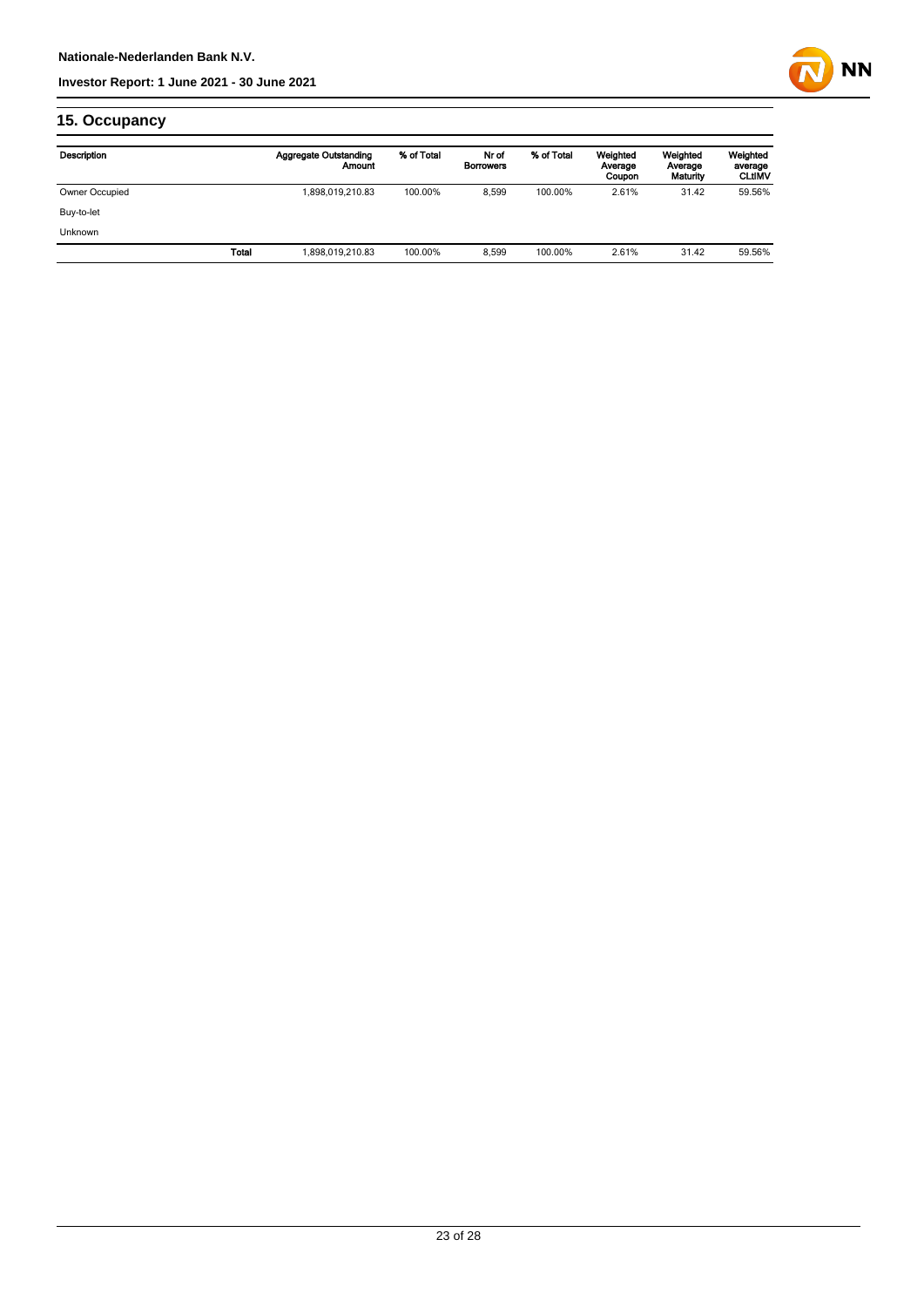

## **16. Loanpart Payment Frequency**

| Description | <b>Aggregate Outstanding</b><br><b>Amount</b> | % of Total | Nr of<br>Loanparts | % of Total | Weighted<br>Average<br>Coupon | Weighted<br>Average<br>Maturity | Weighted<br>average<br><b>CLtIMV</b> |
|-------------|-----------------------------------------------|------------|--------------------|------------|-------------------------------|---------------------------------|--------------------------------------|
| Half-yearly |                                               |            |                    |            |                               |                                 |                                      |
| Yearly      |                                               |            |                    |            |                               |                                 |                                      |
| Quarterly   |                                               |            |                    |            |                               |                                 |                                      |
| Monthly     | 1,898,019,210.83                              | 100.00%    | 19.624             | 100.00%    | 2.61%                         | 31.42                           | 59.56%                               |
| Unknown     |                                               |            |                    |            |                               |                                 |                                      |
| Total       | 1,898,019,210.83                              | 100.00%    | 19,624             | 100.00%    | 2.61%                         | 31.42                           | 59.56%                               |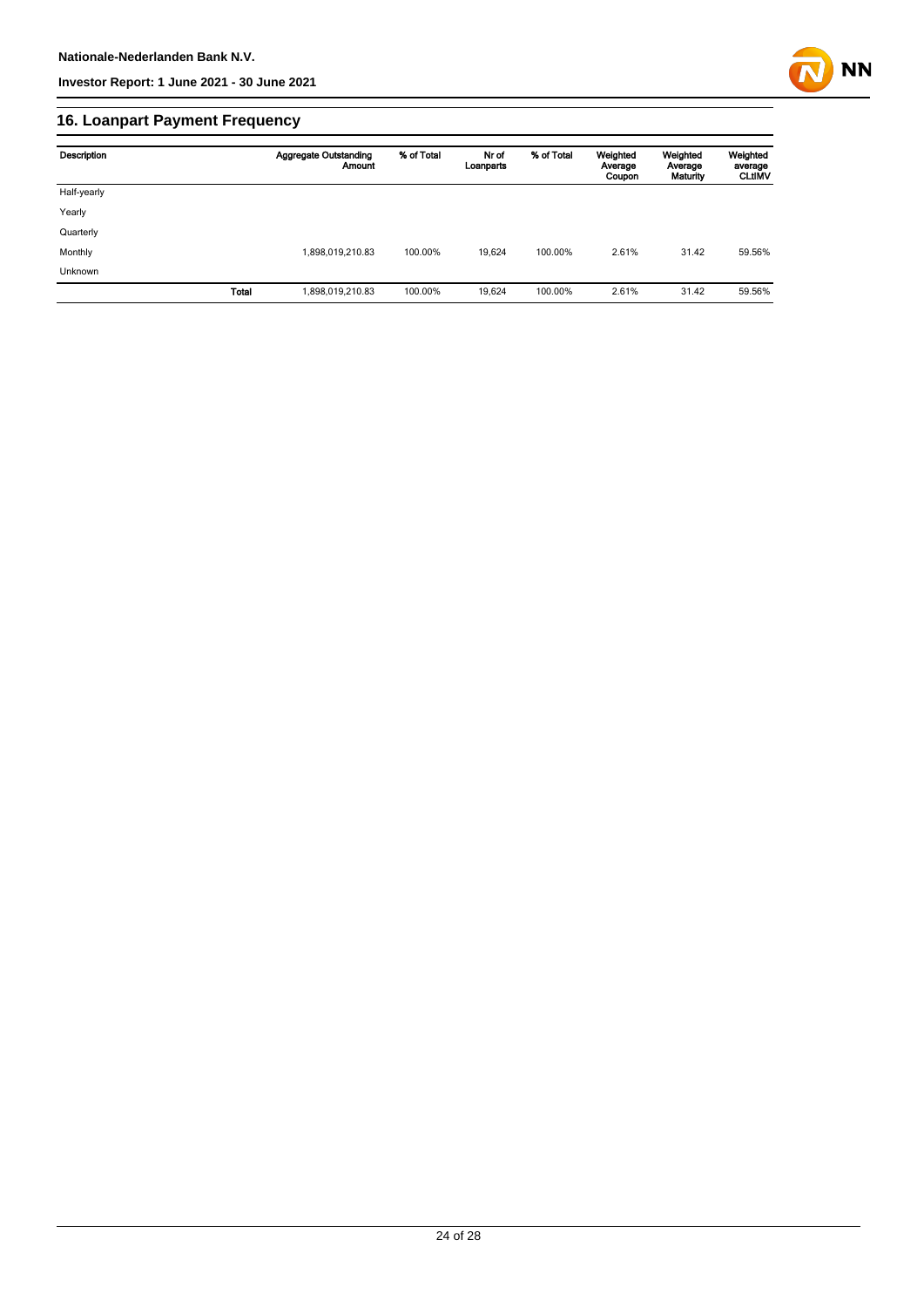

## **17. Guarantee Type**

|                      | <b>Aggregate Outstanding</b><br>Amount | % of Total | Nr of Loans | % of Total | Weighted<br>Average<br>Coupon | Weighted<br>Average<br>Maturity | Weighted<br>average<br><b>CLtIMV</b> |
|----------------------|----------------------------------------|------------|-------------|------------|-------------------------------|---------------------------------|--------------------------------------|
| <b>NHG Guarantee</b> | 518,781,307.99                         | 27.33%     | 3.163       | 36.78%     | 2.51%                         | 27.66                           | 61.47%                               |
| Non-NHG Guarantee    | 1.379.237.902.84                       | 72.67%     | 5.436       | 63.22%     | 2.64%                         | 32.84                           | 58.85%                               |
| <b>Unknown</b>       |                                        |            |             |            |                               |                                 |                                      |
|                      | 1.898.019.210.83<br>Total              | 100.00%    | 8.599       | 100.00%    | 2.61%                         | 31.42                           | 59.56%                               |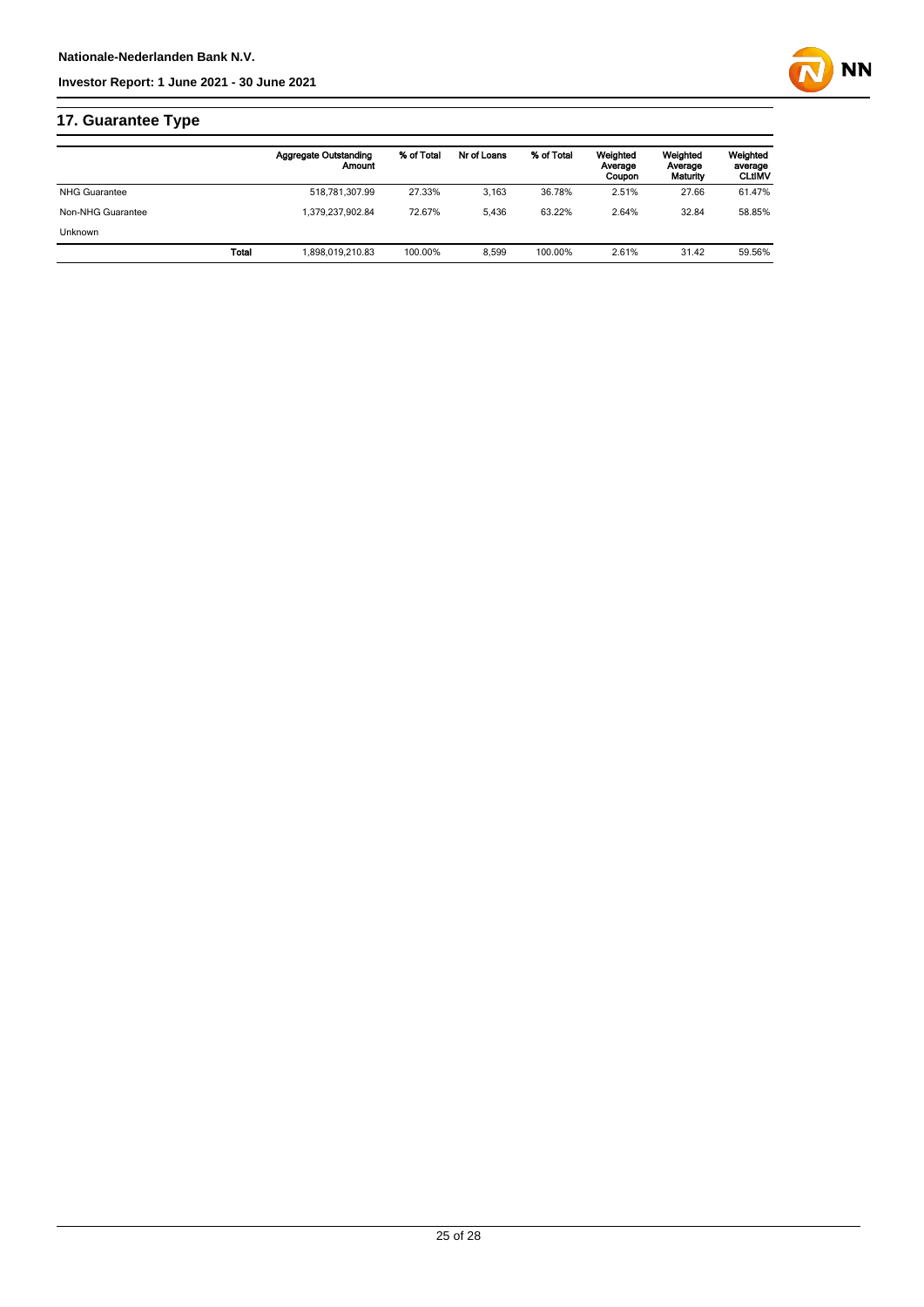### **Glossary**



| Term                                                | Definition / Calculation                                                                                                                                                                                                                                                                                                                                                                                                                                                                                                                                                                                                                                                                                                                                    |
|-----------------------------------------------------|-------------------------------------------------------------------------------------------------------------------------------------------------------------------------------------------------------------------------------------------------------------------------------------------------------------------------------------------------------------------------------------------------------------------------------------------------------------------------------------------------------------------------------------------------------------------------------------------------------------------------------------------------------------------------------------------------------------------------------------------------------------|
| Α                                                   | Min (a, b), where (a) is the sum of the Adjusted Current Balances and (b) is the sum of the Asset Percentage of Current Balance -/-<br>a (alfa) of all Mortgage Receivables;                                                                                                                                                                                                                                                                                                                                                                                                                                                                                                                                                                                |
| <b>ACT</b>                                          | Asset Cover Test;                                                                                                                                                                                                                                                                                                                                                                                                                                                                                                                                                                                                                                                                                                                                           |
| <b>Adjusted Current Balance</b>                     | The "Adjusted Current Balance" of a Mortgage Receivable is the lower of: (i) the Current Balance of such Mortgage Receivable<br>minus a (alfa); and (ii) the LTV Cut-Off Percentage of the Indexed Valuation relating to such Mortgage Receivable, minus ß (bèta);                                                                                                                                                                                                                                                                                                                                                                                                                                                                                          |
| Asset Percentage                                    | 96.5% or such other percentage figure as is determined from time to time in accordance with the Asset Monitoring Agreement;                                                                                                                                                                                                                                                                                                                                                                                                                                                                                                                                                                                                                                 |
| Assumed Mortgage Interest Rate                      | The expected mortgage interest rate to be offered by the Servicer (acting on behalf of the CBC) in relation to Mortgage Loans<br>which have an interest rate reset, which interest rate will be notified by the Servicer to the CBC and the Rating Agency from time to<br>time;                                                                                                                                                                                                                                                                                                                                                                                                                                                                             |
| Available Liquidity Buffer                          | means available liquid assets on reserved accounts of the CBC, plus interest payments and principal repayments from the<br>underlying assets (including derivatives) to which the CBC is contractually entitled for the following six (6) months period                                                                                                                                                                                                                                                                                                                                                                                                                                                                                                     |
| В                                                   | means the aggregate amount of all Principal Receipts on the Mortgage Receivables up to the end of the immediately preceding<br>calendar month which have not been applied in accordance with the Trust Deed;                                                                                                                                                                                                                                                                                                                                                                                                                                                                                                                                                |
| <b>Base Prospectus</b>                              | The base prospectus dated 18 June 2020 relating to the issue of soft bullet covered bonds, including any supplement and base<br>prospectus updates thereafter;                                                                                                                                                                                                                                                                                                                                                                                                                                                                                                                                                                                              |
| С                                                   | means the amounts standing to the credit of the Reserve Account;                                                                                                                                                                                                                                                                                                                                                                                                                                                                                                                                                                                                                                                                                            |
| <b>Calculation Date</b>                             | The date falling two (2) Business Days before each CBC Payment Date. The "relevant" Calculation Date in respect of any<br>Calculation Period will be the first Calculation Date falling after the end of that period and the "relevant" Calculation Date in respect<br>of any CBC Payment Date will be the last Calculation Date prior to that CBC Payment Date;                                                                                                                                                                                                                                                                                                                                                                                            |
| <b>CBC Account Bank</b>                             | BNG Bank N.V. in its capacity as CBC Account Bank under the CBC Account Agreement or its successor;                                                                                                                                                                                                                                                                                                                                                                                                                                                                                                                                                                                                                                                         |
| <b>Closing Date</b>                                 | 18 June 2020                                                                                                                                                                                                                                                                                                                                                                                                                                                                                                                                                                                                                                                                                                                                                |
| <b>Construction Deposit</b>                         | In relation to a Mortgage Loan, that part of the Mortgage Loan which the relevant Borrower requested to be disbursed into a<br>blocked account held in his name with the relevant Originator, the proceeds of which can only be applied towards construction of,<br>or improvements to, the relevant Mortgaged Asset;                                                                                                                                                                                                                                                                                                                                                                                                                                       |
| <b>Credit Rating</b>                                | An assessment of the credit worthiness of the notes or counterparties, assigned by the Rating Agency;                                                                                                                                                                                                                                                                                                                                                                                                                                                                                                                                                                                                                                                       |
| <b>Current Balance</b>                              | In relation to an Eligible Receivable at any date, the Net Outstanding Principal Amount, excluding Accrued Interest and Arrears of<br>Interest:                                                                                                                                                                                                                                                                                                                                                                                                                                                                                                                                                                                                             |
| Current Loan to Indexed Market Value (CLTIMV)       | Current Balance divided by the Indexed Valuation;                                                                                                                                                                                                                                                                                                                                                                                                                                                                                                                                                                                                                                                                                                           |
| Current Loan to Original Market Value (CLTOMV)      | Current Balance divided by the Original Market Value;                                                                                                                                                                                                                                                                                                                                                                                                                                                                                                                                                                                                                                                                                                       |
| Cut-off date                                        | The last day of the month immediately preceding the date on which the Investor Report is published;                                                                                                                                                                                                                                                                                                                                                                                                                                                                                                                                                                                                                                                         |
| D                                                   | means the aggregate outstanding principal balance of all Transferred Collateral in Substitution Assets;                                                                                                                                                                                                                                                                                                                                                                                                                                                                                                                                                                                                                                                     |
| Eligible Collateral                                 | Euro denominated cash and/or Substitution Assets;                                                                                                                                                                                                                                                                                                                                                                                                                                                                                                                                                                                                                                                                                                           |
| Index                                               | The index of increases or decreases, as the case may be, of house prices issued by the Dutch land registry (kadaster) in relation to<br>residential properties in the Netherlands;                                                                                                                                                                                                                                                                                                                                                                                                                                                                                                                                                                          |
| Indexed Valuation (with respect to ACT calculation) | In relation to any Mortgaged Asset at any date: (a) where the Original Market Value of that Mortgaged Asset is equal to or greater<br>than the Price Indexed Valuation as at that date, the Price Indexed Valuation; or (b) where the Original Market Value of that<br>Mortgaged Asset is less than the Price Indexed Valuation as at that date, the Original Market Value plus 90% (or, if a different<br>percentage is required or sufficient from time to time for the Covered Bonds to qualify as "covered bonds" as defined in the Capital<br>Requirements Directive and the Issuer wishes to apply such different percentage, then such different percentage) of the difference<br>between the Price Indexed Valuation and the Original Market Value; |
| Interest Rate Fixed Period                          | Period for which the current interest rate on the Mortgage Receivable remains unchanged;                                                                                                                                                                                                                                                                                                                                                                                                                                                                                                                                                                                                                                                                    |
| Interest Rate Swap                                  | An interest rate swap transaction that forms part of an Interest Swap Agreement.                                                                                                                                                                                                                                                                                                                                                                                                                                                                                                                                                                                                                                                                            |
| Interest Reserve Required Amount                    | means an amount equal to (A) the positive difference, if any, between (i) the aggregate amount of Scheduled Interest for all Series<br>outstanding and (ii) the aggregate amount of interest to be received under the Transferred Assets up to the relevant final maturity<br>date taking into account their respective contractual amortisation profile less in respect of each Savings Mortgage Receivable<br>which is subject to a Participation, an amount equal to the net amount received or recovered multiplied by the applicable<br>Participation Fraction;                                                                                                                                                                                        |
| <b>IRS</b>                                          | Interest Rate Swap;                                                                                                                                                                                                                                                                                                                                                                                                                                                                                                                                                                                                                                                                                                                                         |
| Issuer                                              | Nationale-Nederlanden Bank N.V., a public company with limited liability (naamloze vennootschap) organised under the laws of the<br>Netherlands and established in The Haque, the Netherlands;                                                                                                                                                                                                                                                                                                                                                                                                                                                                                                                                                              |
| L                                                   | For each Mortgage Receivable its Current Balance minus the LTV Cut-Off Percentage of its Indexed Valuation provided that if the<br>result is negative, L shall be zero and if the result exceeds $\alpha$ (alpha), L shall equal $\alpha$ (alpha);                                                                                                                                                                                                                                                                                                                                                                                                                                                                                                          |
| Legally Required Minimum OC                         | Means the minimum level of overcollateralization of 5% or such other percentage as may be required from time to time by the CB<br>Regulations. This means that the total outstanding balance of the cover assets in the pool must be 105% of the total amount of<br>outstanding covered bonds (both excluding accrued interest);                                                                                                                                                                                                                                                                                                                                                                                                                            |
| Loan Part(s)                                        | One or more of the loan parts (leningdelen) of which a Mortgage Loan consists;                                                                                                                                                                                                                                                                                                                                                                                                                                                                                                                                                                                                                                                                              |
| LTV Cut-Off indexed valuation %                     | 80 % for all Mortgage Receivables or such other percentage as may be notified to the Rating Agency from time to time in respect of<br>the relevant Mortgage Receivables, or such lower percentage as is (a) required from time to time for Covered Bonds to qualify as<br>covered bonds as defined in the Capital Requirements Directive or (b) otherwise determined from time to time in accordance with<br>the Asset Monitoring Agreement;                                                                                                                                                                                                                                                                                                                |
| Mandatory Liquidity Required Amount                 | means the higher of (i) zero and (ii) an amount equal to the amount which is at such time required to be maintained by the CBC to<br>ensure compliance with article 40g of the Decree after taking into account any certain amounts standing to the credit of the CBC<br>Account and the Reserve Account as permitted to be taken into account pursuant to article 40g of the Decree and any other<br>amounts (whether held or generated and) permitted to be taken into account pursuant to article 40g of the Decree, (in each case all<br>as calculated on each relevant Calculation Date for the relevant period prescribed by article 40g of the Decree);                                                                                              |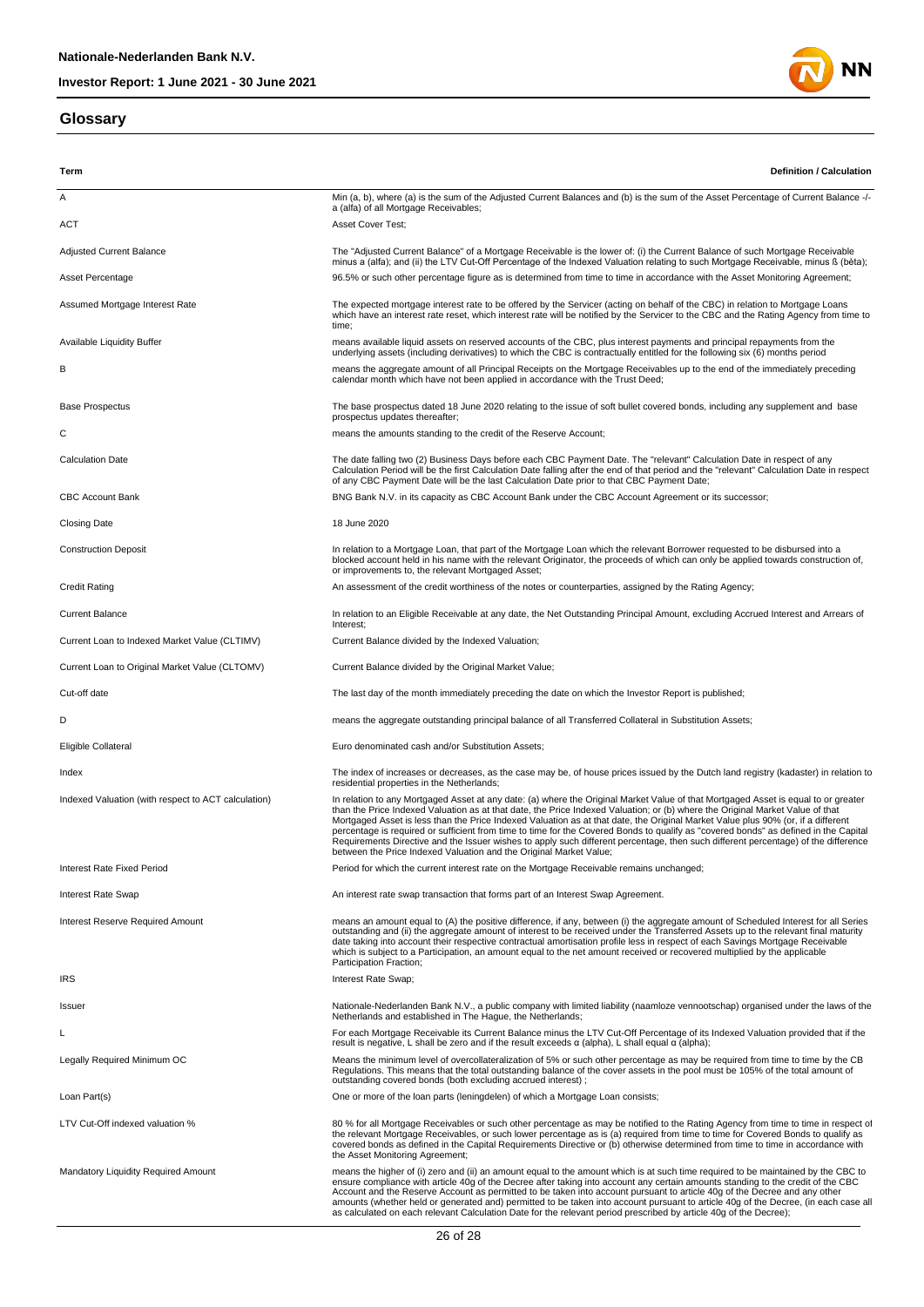

| Term                                | <b>Definition / Calculation</b>                                                                                                                                                                                                                                                                                                                                                                                                                                                                                                                                                                                                                                                                                                                                                                                                                                                                                                                              |
|-------------------------------------|--------------------------------------------------------------------------------------------------------------------------------------------------------------------------------------------------------------------------------------------------------------------------------------------------------------------------------------------------------------------------------------------------------------------------------------------------------------------------------------------------------------------------------------------------------------------------------------------------------------------------------------------------------------------------------------------------------------------------------------------------------------------------------------------------------------------------------------------------------------------------------------------------------------------------------------------------------------|
| <b>Maturity Date</b>                | In respect of a Series of Covered Bonds, the date on which the Covered Bonds of such Series are expected to be redeemed at<br>their Principal Amount Outstanding in accordance with the Conditions, as specified in the relevant Final Terms, which date falls no<br>more than 47 years after the Issue Date of such Series.                                                                                                                                                                                                                                                                                                                                                                                                                                                                                                                                                                                                                                 |
| Net Outstanding Principal Amount    | In relation to a Mortgage Receivable, at any date, the Outstanding Principal Amount of the relevant Mortgage Loan less (A) if it is a<br>Savings Mortgage Loan or a Savings Investment Mortgage Loan subject to an Insurance Savings Participation, an amount equal to<br>the Insurance Savings Participation on such date and (B) if it is a Bank Savings Mortgage Loan subject to a Bank Savings<br>Participation, an amount equal to the Bank Savings Participation on such date;                                                                                                                                                                                                                                                                                                                                                                                                                                                                         |
| <b>NHG</b>                          | Nationale Hypotheek Garantie: guarantees (""borgtochten"") issued by Stichting Waarborgfonds Eigen Woningen under the terms<br>and conditions of the Nationale Hypotheek Garantie, as amended from time to time;                                                                                                                                                                                                                                                                                                                                                                                                                                                                                                                                                                                                                                                                                                                                             |
| NHG Loan                            | A Mortgage Loan that has the benefit of an NHG guarantee;                                                                                                                                                                                                                                                                                                                                                                                                                                                                                                                                                                                                                                                                                                                                                                                                                                                                                                    |
| Nominal OC                          | The Net Outstanding Principal Amount of all Mortgage Receivables, excluding any Defaulted Receivables, plus (b) the Collateral<br>Market Value of all Transferred Collateral in the form of Substitution Assets plus (c) the cash standing to the credit of the CBC<br>Transaction Account(s), excluding Swap Collateral minus the aggregate Principal Amount Outstanding of the Covered Bonds at the<br>end of such calendar month divided by the aggregate Principal Amount Outstanding of the Covered Bonds at the end of such<br>calendar month:                                                                                                                                                                                                                                                                                                                                                                                                         |
| Non NHG Loan                        | A Mortgage Loan that does not have the benefit of an NHG Guarantee;                                                                                                                                                                                                                                                                                                                                                                                                                                                                                                                                                                                                                                                                                                                                                                                                                                                                                          |
| Occupancy                           | The way the Mortgaged Asset is used (e.g. owner occupied);                                                                                                                                                                                                                                                                                                                                                                                                                                                                                                                                                                                                                                                                                                                                                                                                                                                                                                   |
| Original Market Value               | In relation to any Mortgaged Asset the market value (marktwaarde) given to that Mortgaged Asset by the most recent valuation<br>addressed to the Transferor that transferred the relevant Mortgage Receivable to the CBC or, as applicable, the foreclosure value<br>(executiewaarde) given to that Mortgaged Asset by the most recent valuation addressed to the Transferor that transferred the<br>relevant Mortgage Receivable to the CBC, divided by 0.90 or such other factor as required from time to time by the applicable rules<br>and requlations or any internal requirement of the Transferor in relation thereto;                                                                                                                                                                                                                                                                                                                               |
| Originator                          | Nationale-Nederlanden Levensverzekering Maatschappij N.V. or Nationale-Nederlanden Bank N.V.                                                                                                                                                                                                                                                                                                                                                                                                                                                                                                                                                                                                                                                                                                                                                                                                                                                                 |
| <b>Outstanding Principal Amount</b> | In respect of a Relevant Mortgage Receivable, on any date the (then remaining) aggregate principal sum ("hoofdsom") due by the<br>relevant Borrower under the relevant Mortgage Loan, including any Further Advance Receivable transferred to the CBC and, after<br>foreclosure of the Relevant Mortgage Receivable resulting in a loss being realised, zero;                                                                                                                                                                                                                                                                                                                                                                                                                                                                                                                                                                                                |
| <b>Participation Fraction</b>       | means interest and fees and other amounts received by the CBC in respect of the Mortgage Receivables, other than Principal<br>Receipts and less in respect of each Savings Mortgage Receivable which is subject to a Participation, an amount equal to the net<br>amount received or recovered multiplied by the Participation divided by the Outstanding Principal Amount of such Savings<br>Mortgage Receivable;                                                                                                                                                                                                                                                                                                                                                                                                                                                                                                                                           |
| Performing Loans                    | Mortgage Loans which are current and therefore do not show any arrears;                                                                                                                                                                                                                                                                                                                                                                                                                                                                                                                                                                                                                                                                                                                                                                                                                                                                                      |
| Price Indexed Valuation             | In relation to any property at any date means the Original Market Value of that property increased or decreased as appropriate by<br>the increase or decrease in the Index since the date of the Original Market Value;                                                                                                                                                                                                                                                                                                                                                                                                                                                                                                                                                                                                                                                                                                                                      |
| Rating Agency                       | Standard & Poors Credit Market Services Europe Limited;                                                                                                                                                                                                                                                                                                                                                                                                                                                                                                                                                                                                                                                                                                                                                                                                                                                                                                      |
| Remaining Tenor                     | The time in years from the end of the reporting period to the maturity date of a Mortgage Loan;                                                                                                                                                                                                                                                                                                                                                                                                                                                                                                                                                                                                                                                                                                                                                                                                                                                              |
| Reserve Account Required Amount     | means (a) until the occurrence of a Reserve Account Trigger Event: an amount equal to the Mandatory Liquidity Required Amount<br>and (b) following the occurrence of a Reserve Account Trigger Event: an amount equal to the higher of (i) the Mandatory Liquidity<br>Required Amount and (ii) the Reserve Trigger Required Amount;                                                                                                                                                                                                                                                                                                                                                                                                                                                                                                                                                                                                                          |
| Reserve Trigger Required Amount     | means an amount equal to (a) the aggregate for all Series of the aggregate Scheduled Interest for each such Series due in the next<br>three following CBC Payment Periods (to the extent that no Swap has been entered into in relation to any Series) plus (b) the<br>anticipated aggregate amount payable in the next three following CBC Payment Periods in respect of the items referred to in<br>paragraphs (a) up to and including (d) of the CBC Priority of Payments, as calculated on each relevant Calculation Date;                                                                                                                                                                                                                                                                                                                                                                                                                               |
| Seasoning                           | Number of years since the origination of the Mortgage Loan Parts to the end of the Reporting Period;                                                                                                                                                                                                                                                                                                                                                                                                                                                                                                                                                                                                                                                                                                                                                                                                                                                         |
| Series                              | A Tranche of Covered Bonds together with any further Tranche or Tranches of Covered Bonds expressed to be consolidated and<br>form a single series with the Covered Bonds of the original Tranche and the terms of which are identical (save for the Issue Date<br>and/or the Interest Commencement Date but including as to whether or not the Covered Bonds are listed);                                                                                                                                                                                                                                                                                                                                                                                                                                                                                                                                                                                   |
| Set-Off                             | Claim that corresponds to a debt to the same borrower, which is not covered by the DGS;                                                                                                                                                                                                                                                                                                                                                                                                                                                                                                                                                                                                                                                                                                                                                                                                                                                                      |
| <b>Substitution Assets</b>          | means the classes of assets denominated in euro from time to time eligible under the CRR and/or the Wft to collateralise covered<br>bonds including (on the date of this Base Prospectus) and subject to certain limitations:(a) exposures to or guaranteed by central<br>governments, central banks or international organisations in accordance with article 129(1)(a) CRR;(b) exposures to or quaranteed<br>by public sector entities, regional governments or local authorities in accordance with article 129(1)(b) CRR;(c) exposures to<br>institutions in accordance with article 129(1)(c) CRR; and (d) exposures for which DNB has waived the application of article 129(1)<br>(c) CRR in accordance with article 129(1) CRR third paragraph, which assets on an aggregate basis are subject to a limit of 20 per<br>cent., or such other percentage as required under the Wft, of the aggregate Principal Amount Outstanding of the Covered Bonds; |
| <b>Transferred Collateral</b>       | means any Eligible Collateral transferred or purported to be transferred to the CBC pursuant to the Guarantee Support Agreement,<br>to the extent not redeemed, retransferred, sold or otherwise disposed of by the CBC;                                                                                                                                                                                                                                                                                                                                                                                                                                                                                                                                                                                                                                                                                                                                     |
| Ζ                                   | An amount equal to the Interest Cover Required Amount                                                                                                                                                                                                                                                                                                                                                                                                                                                                                                                                                                                                                                                                                                                                                                                                                                                                                                        |
| α (alfa)                            | Gross set-off as determined according to Asset Monitoring Agreement;                                                                                                                                                                                                                                                                                                                                                                                                                                                                                                                                                                                                                                                                                                                                                                                                                                                                                         |
| $\beta$ (beta)                      | For each Mortgage Receivable the lower of (i) the LTV Cut-Off percentage of its indexed valuation and (ii) a minus L                                                                                                                                                                                                                                                                                                                                                                                                                                                                                                                                                                                                                                                                                                                                                                                                                                         |